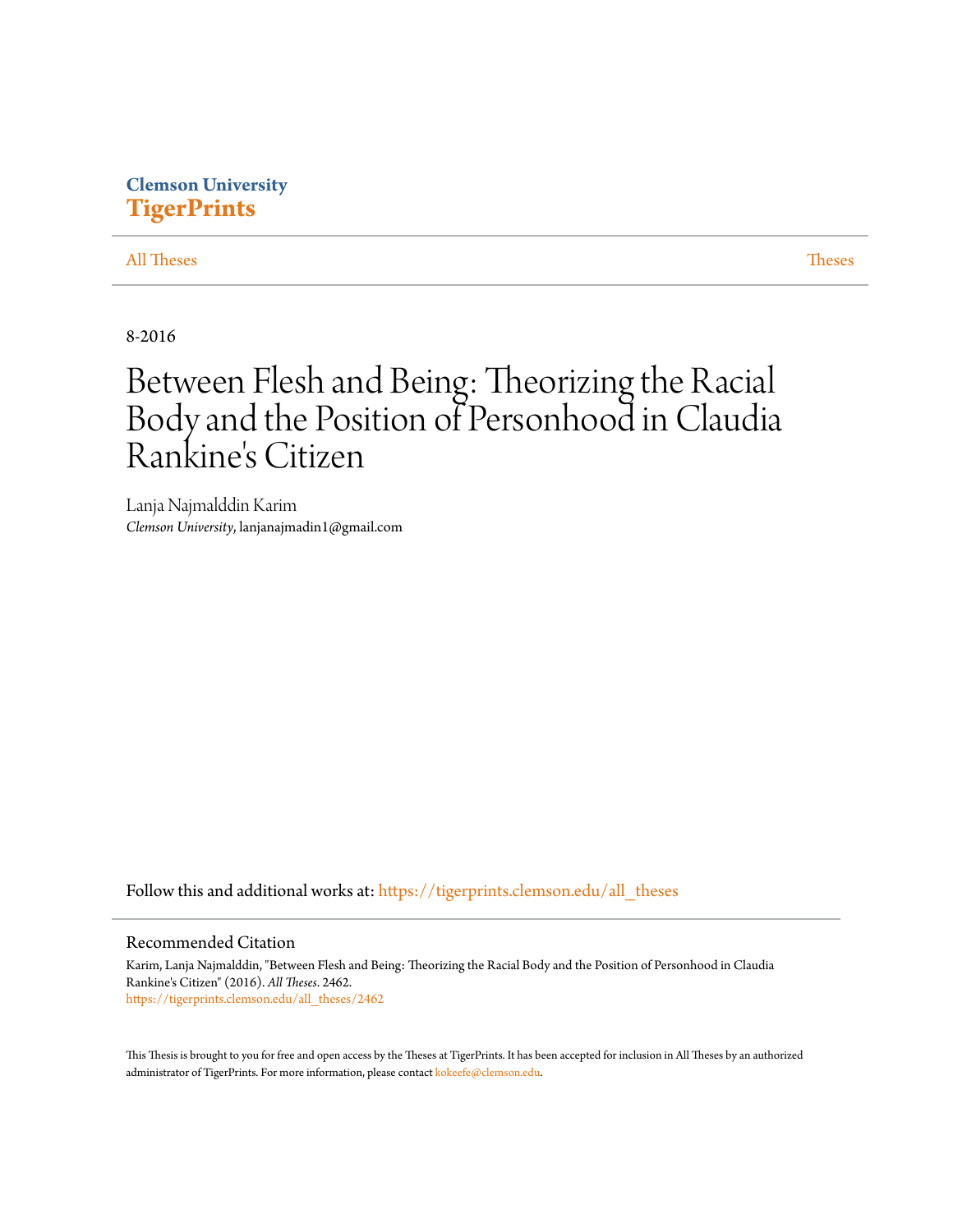# BETWEEN FLESH AND BEING: THEORIZING THE RACIAL BODY AND THE POSITION OF PERSONHOOD IN CLAUDIA RANKINE'S *CITIZEN*

A Thesis Presented to the Graduate School of Clemson University

In Partial Fulfillment of the Requirements for the Degree Master of Arts English

> by Lanja Najmalddin Karim August 2016

Accepted by: Dr. Angela Naimou, Committee Chair Dr. Jillian Weise Dr. Walt Hunter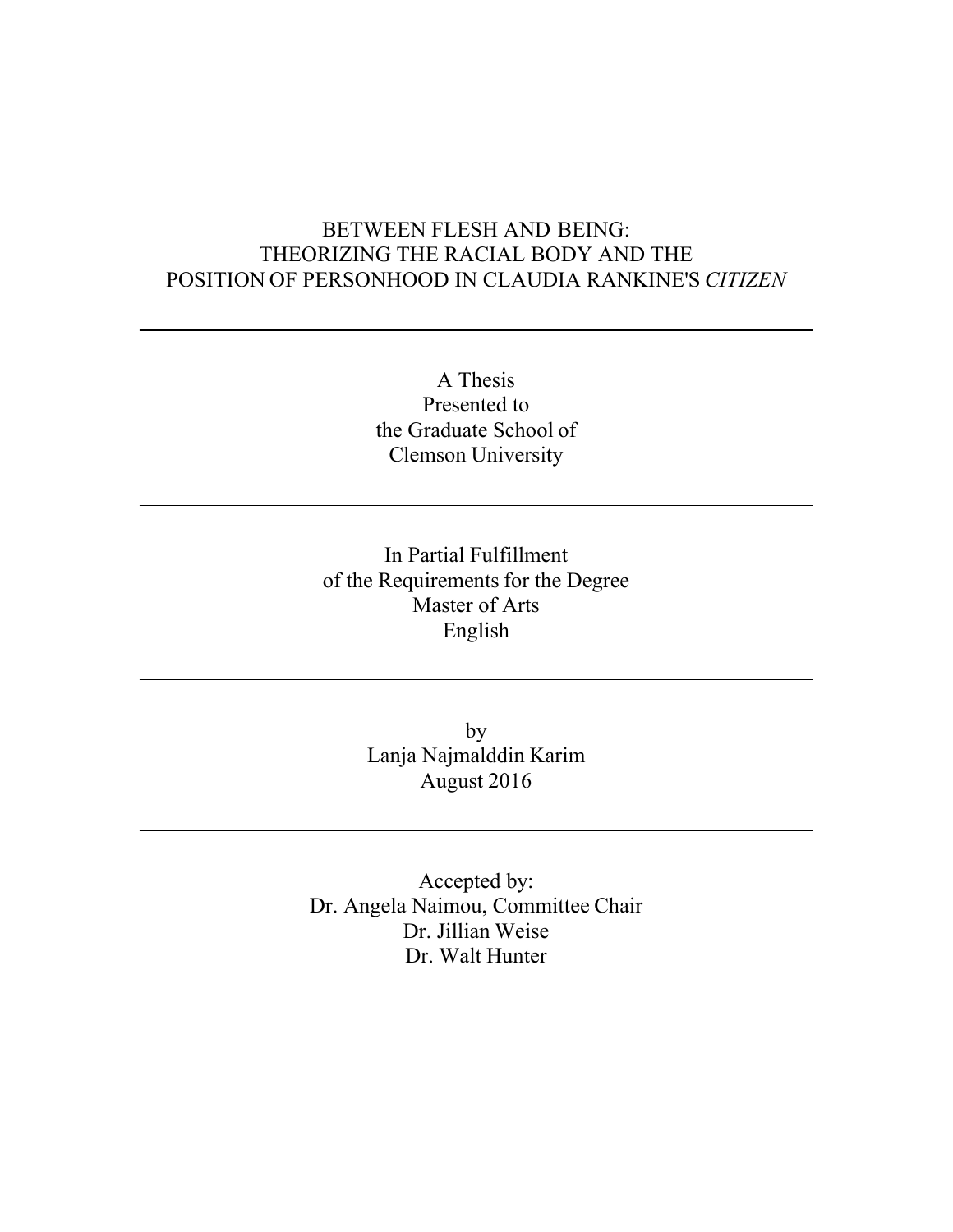### Abstract

 In this paper I argue that Claudia Rankine, in *Citizen* (2014), by concentrating on the place and position of the radicalized body, creates a technique of resistance that emerges as assemblages against contemporary racism. *Citizen* narrates the stories of a range of racist incidents that happen to individuals, including the author herself and celebrities in Western societies. Those incidents have been narrated and re-contextualized through a unique technique of representation, where multiple genres, such as lyric, prose, and visual images, all collaborate in telling those stories in the text. In *Citizen*, resistance is the predominant mode of narration. The text privileges the moment of resistance during racist encounters. I draw from Frantz Fanon's black existentialism and Michel Foucault's theories of biopolitics and racism to illustrate that resistance precedes essence in the life of racialized people. Rankine, in *Citizen*, shows how resistance constitutes an important part in the life of racialized people's existence. Thus, this highlighting of resistance in the life of racialized people firmly places *Citizen* within the literature of resistance.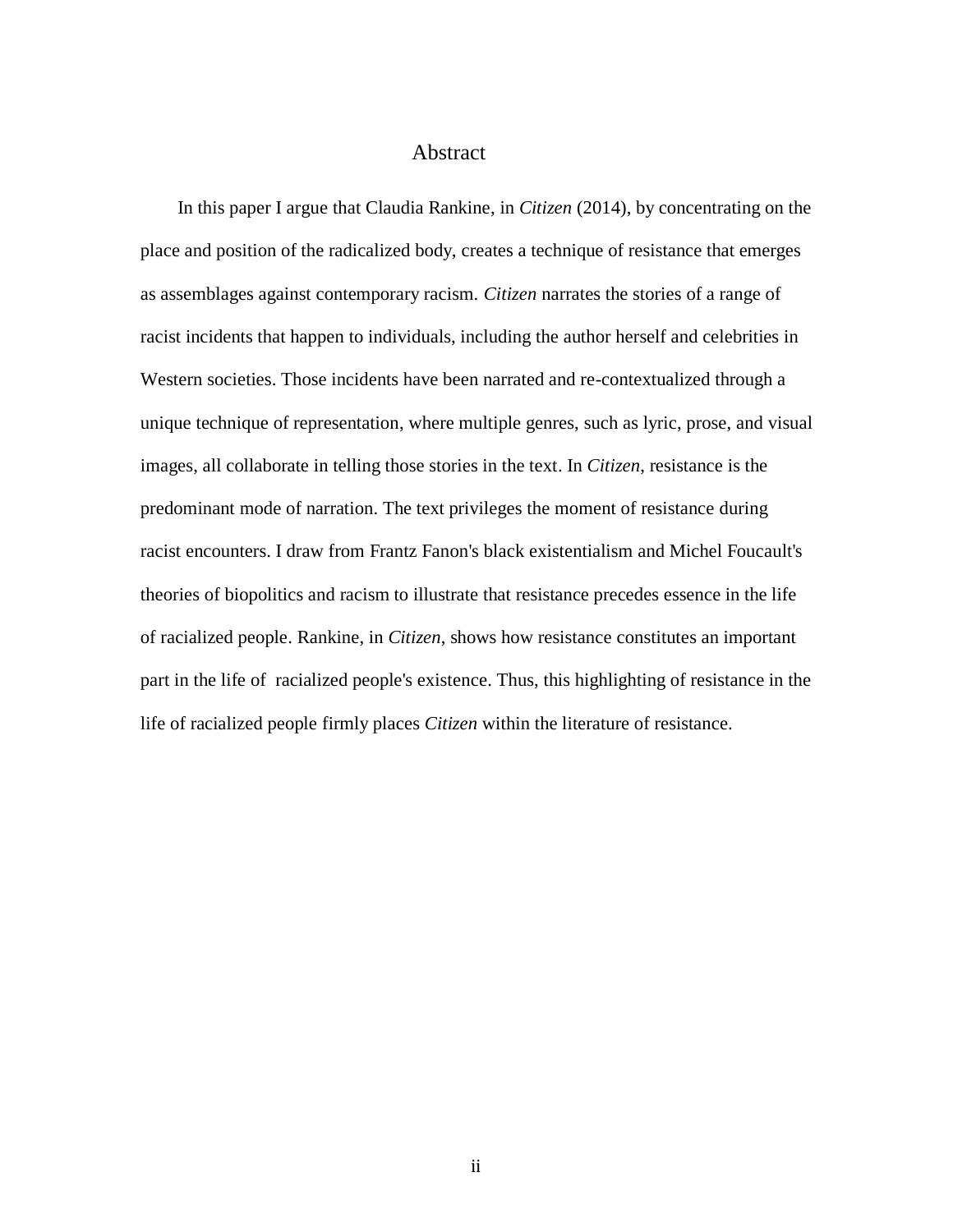# Dedication

This thesis is dedicated primarily to my parents, Bayan Qadir and Najmalddin Karim, to thank them for their unconditional love and support. I would also like to thank my sisters and brother for their support and belief in me despite our being million miles distant.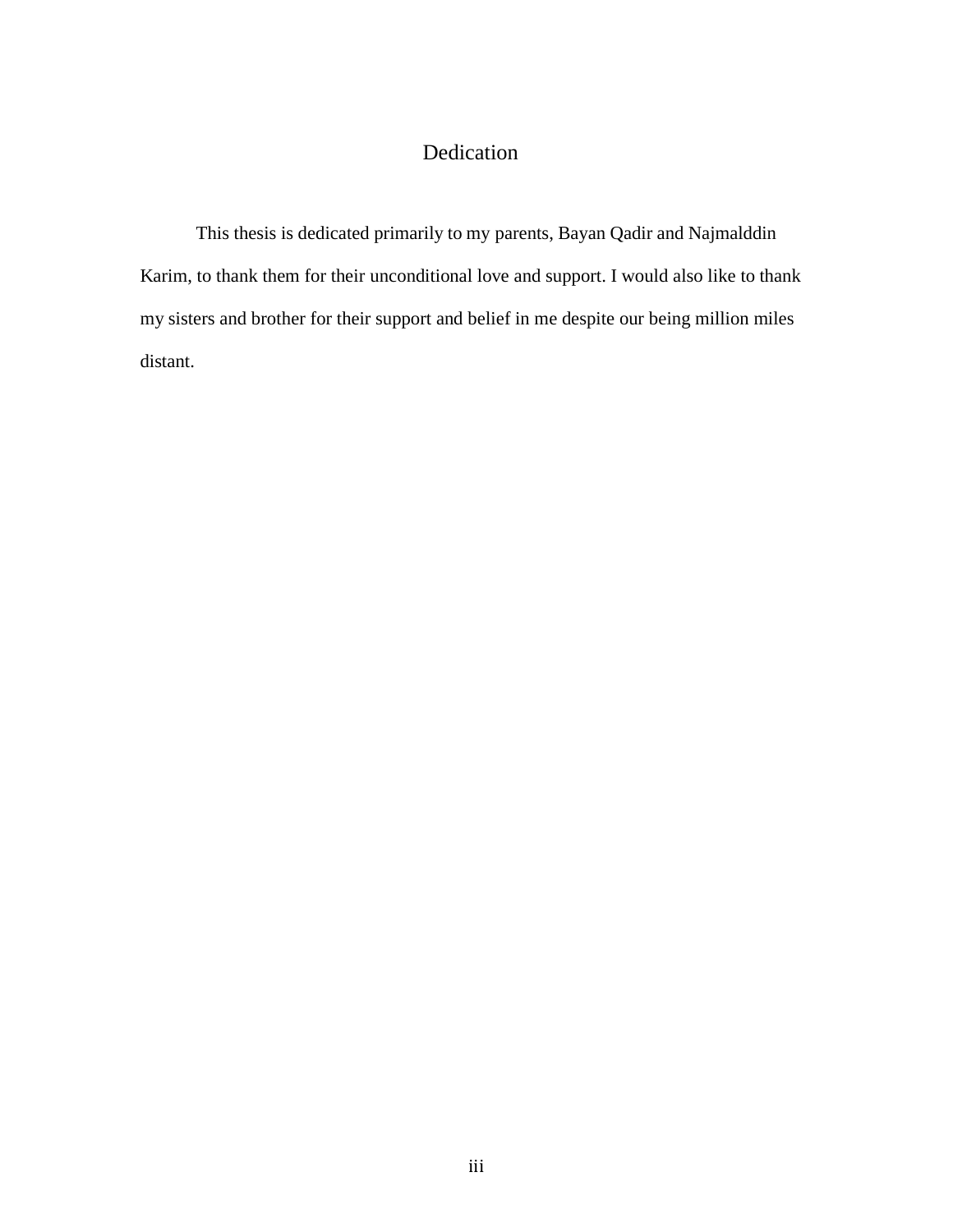### Acknowledgements

I would like to specially thank the advisor of my thesis, Dr. Angela Naimou for her limitless generosity, brilliant thoughts and incredible guidance throughout this project. I would like to also thank my committee members Dr. Jillian Weise and Dr. Walt Hunter—without their input and advice, this project would not be where it is today.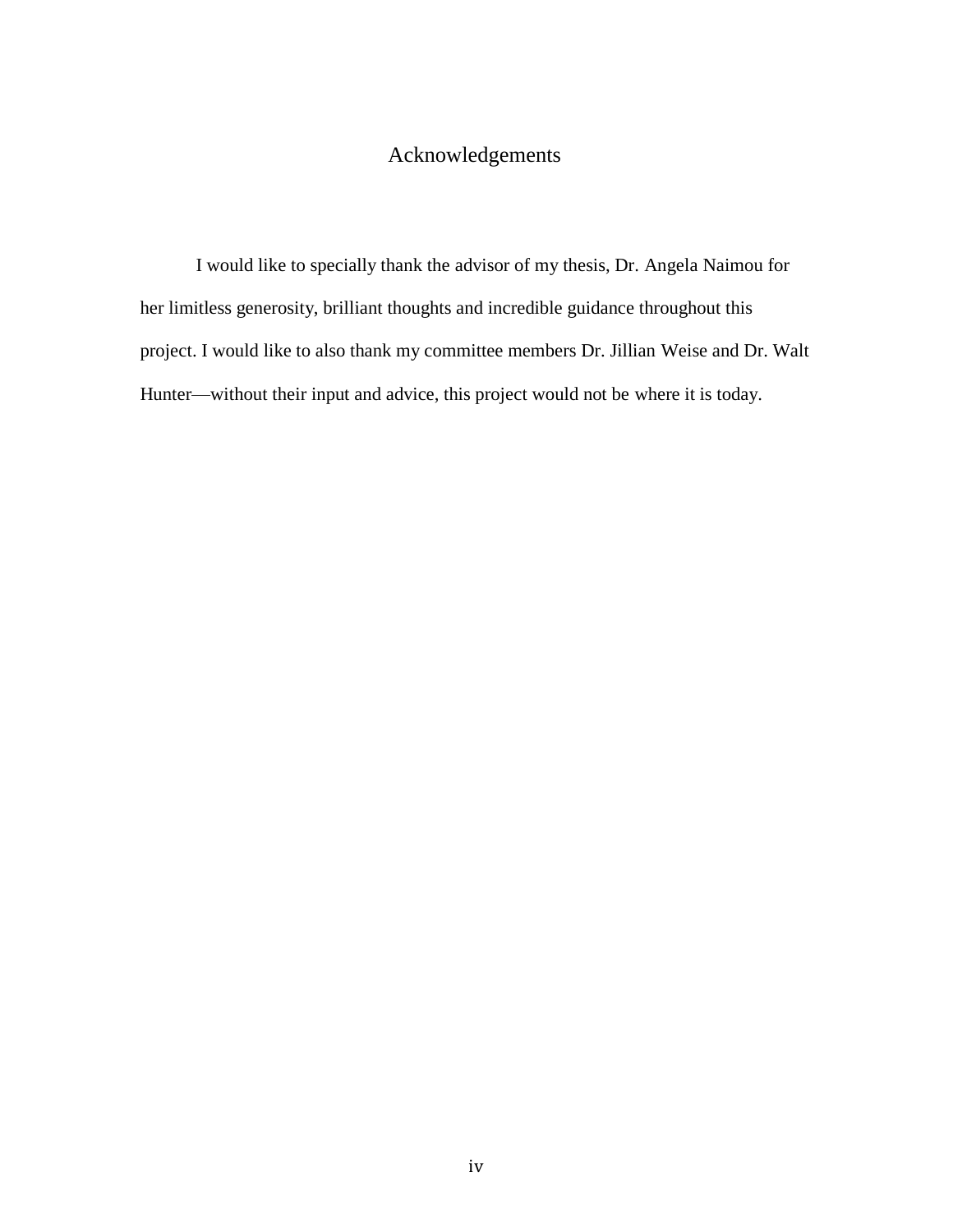# Table of Contents

| Page |
|------|
|      |
|      |
|      |
|      |
|      |
|      |
|      |
|      |
|      |
|      |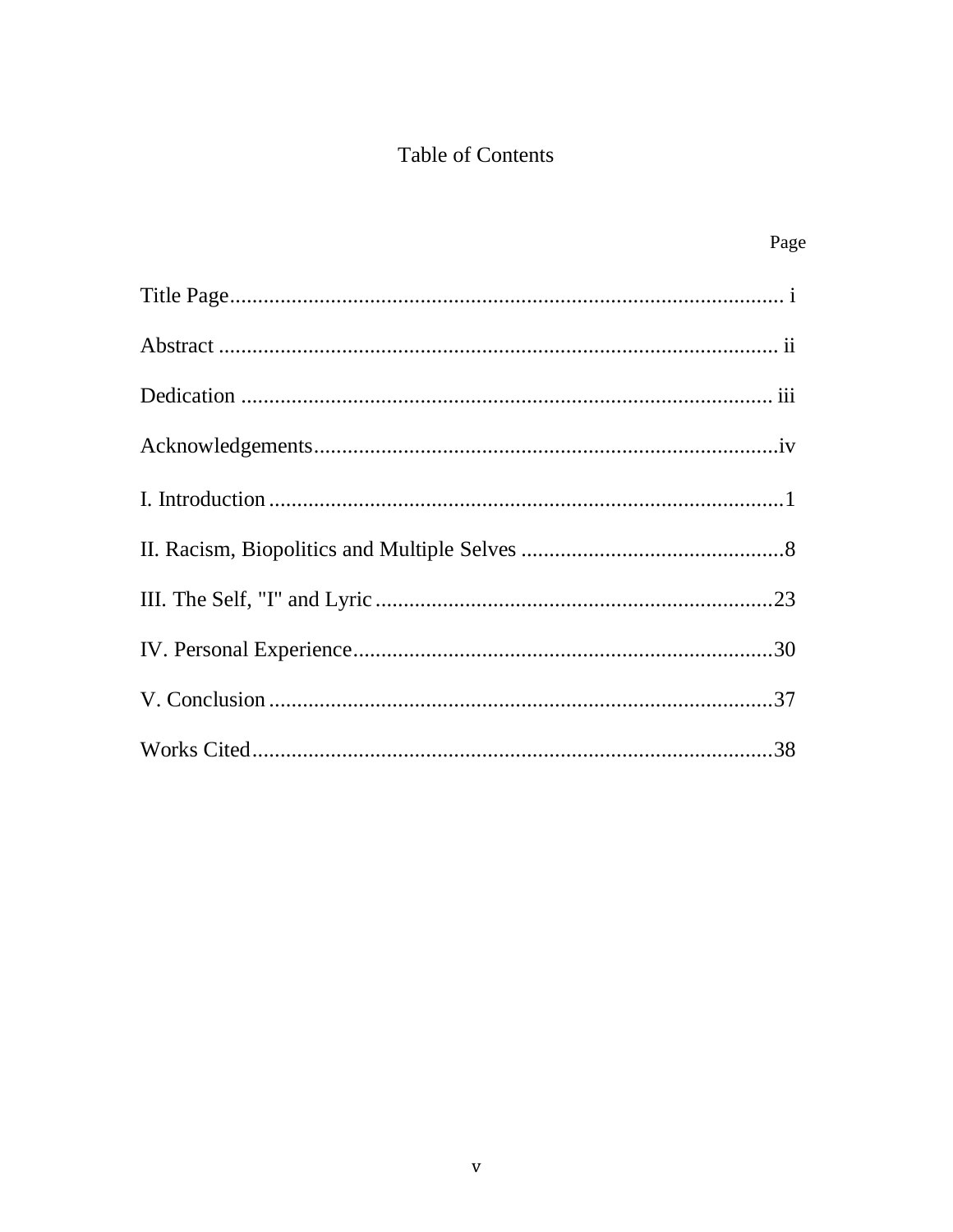### Between the Flesh and Being: Theorizing the Racial Body and the Position of Personhood in Claudia Rankine's *Citizen*

The flesh is the concentration of "ethnicity" that contemporary critical discourses neither acknowledge nor discourse away. -- Hortense Spillers

### I. Introduction

 Claudia Rankine's *Citizen* (2014) portrays incidents of contemporary racism through sequences of lyrics, proses, images cut from media, and the visual arts. It is published as a response to current racism in the Western societies. *Citizen* narrates anecdotes, racist daily encounters, historical events, and personal experiences of the speaker herself. Rankine uses the technique of collage so as to create an artifact that contains multiple artistic genres. This enclosure of multiple genres indicates the necessity of recording and narrating the current state of racism. This arrangement of different genres is a form of active resistance against racism that creates a collective consciousness and lays bare how certain bodies are treated. Throughout the text, this notion of resistance dominates the text. Resistance is shown as an essence of life that precedes existence in the life of racialized people. Thus, throughout *Citizen*, there is a moment of resistance that precedes the existence of the speakers and the characters.

 *Citizen* actively invites us to get engaged or to be aware of what we call the new racism. The term implies that there is a new form of racism that can be described as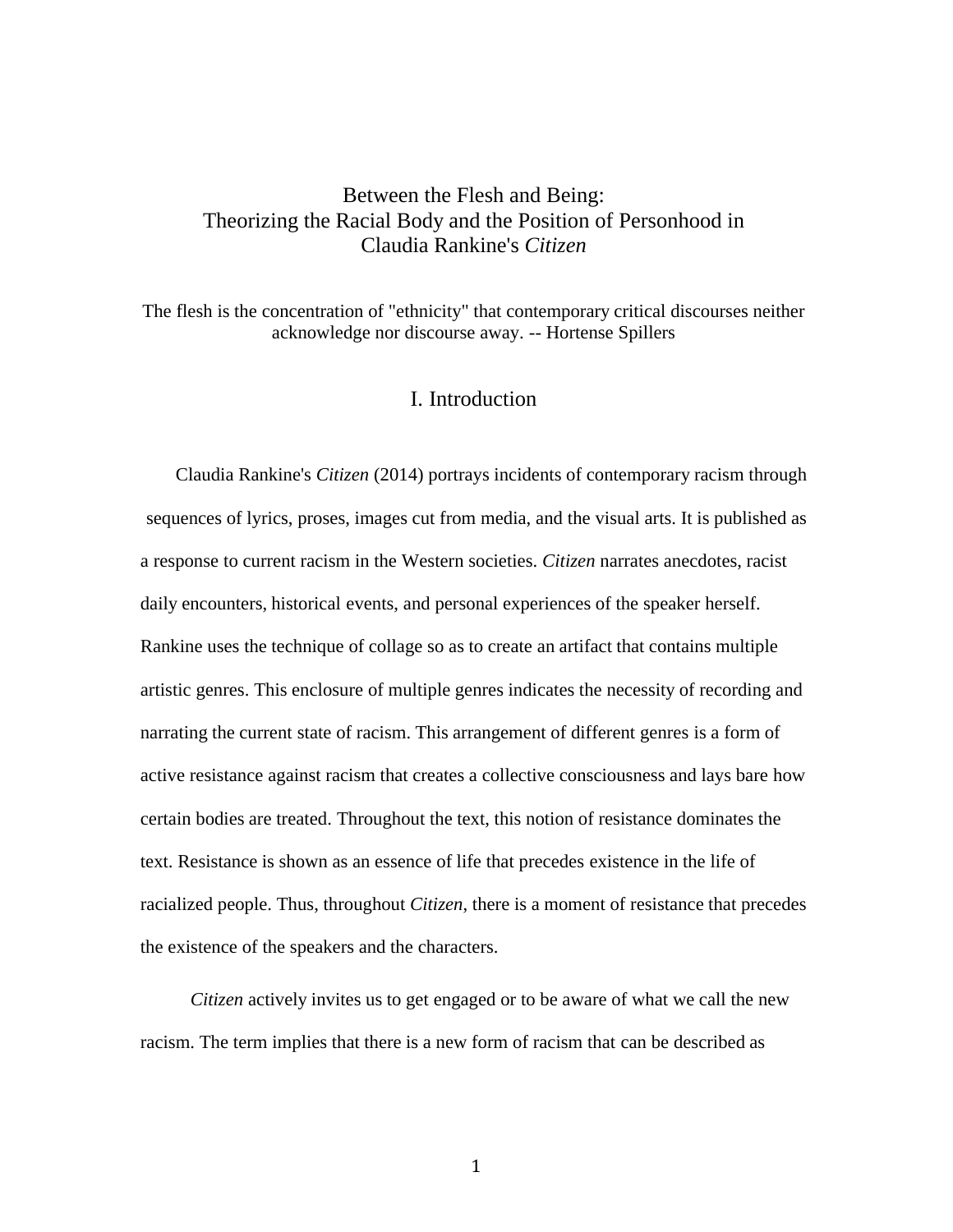"more indirect, more subtle, and more procedural," and which is mainly produced by mass media through the dissemination of ideologies that justify racism (Pettigrew 118; see also Barker). It is commonly understood as a reaction against the entrance of minorities into spaces or positions that had been occupied by the dominant race. New racism is widely seen in the public discourses on diasporic societies, refugees, transnationalism, Africans, and African Americans. In *Citizen*, this type of racism is featured in the form of everyday incidents of racism endured by individuals, importantly, however, the text privileges the moment of resistance over the act of racism itself. This privileging can be seen in the way Rankine first illustrates moments of resistance before narrating the racist encounter that gave rise to the resistance.

 In *Citizen*, resistance is shown against a force which imminently tries to erase or create persons and selves out of the characters or speakers in the text. This force is the force of "the other" which finds its strength through the use of the politics of body and flesh. Thus, the politics of the human body and flesh is being used as a form of knowledge by which different persons and selves are constantly constructed and erased. In the study of biopolitics, what constitutes the body is different from what constitutes the flesh. The moment the human body is referred to as a body, it denotes the subjectivity and agency of the body in its fully human existence. However, the moment a human body is addressed as flesh it denotes a biological substance stripped down from any kind of agency or subjectivity. Flesh is the material biological existence of a form of matter among all other matters stripped from any human agency.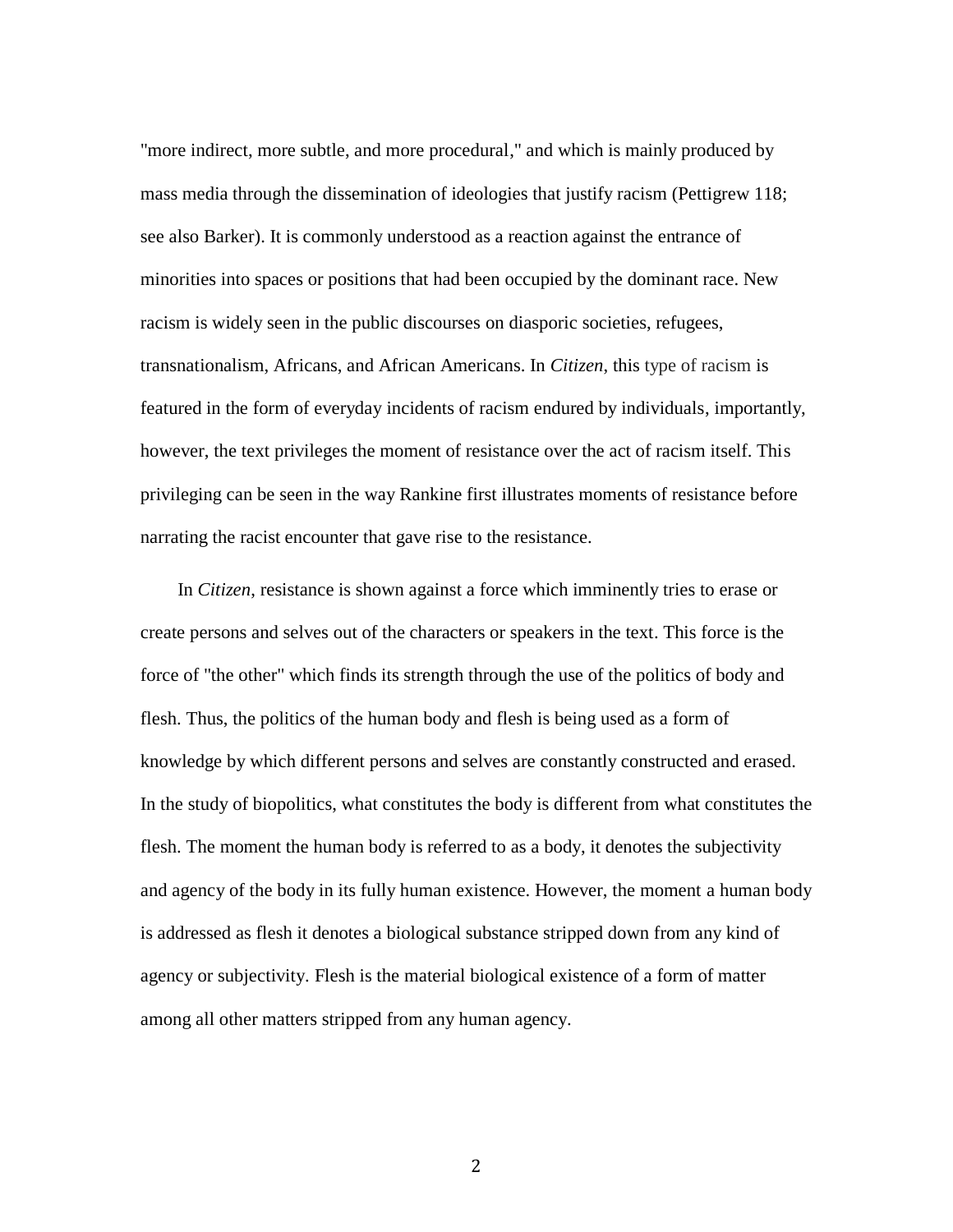The construction of selves in *Citizen* is shown through the language of the speakers, who continually change their tone and subject/object position, which usually appear as "we," "you," and "I." Thus, the speakers are positioned as being in a mode of emerging and becoming due to resistance, misidentification, and denial. In this paper, I argue that Rankine, by concentrating on the place and position of the racialized body and flesh, creates a technique of resistance that emerges as an assemblage against contemporary racism. Thus, the created selves and persons end up as a positive force that can resist and sustain rather than diminish and become invisible. I draw from Hortense Spillers' theories of the black body and the flesh as well as Giorgio Agamben's and Michel Foucault's theories of bare life and racism to explain how racism is constructed and conducted on certain bodies by hegemonic powers or individuals. As a result, the individual selves can't stand as one subjective unified entity without experiencing oblivion. However, in *Citizen* this division, oblivion, and creation of selves emerges as powerful assemblages through resistance.

 By collaging multiple genres, Rankine creates assemblages that are compatible with Gilles Deleuze's and Felix Guattari's theory of assemblage: "assemblages involve a continual process of emergence and becoming and are composed of a multiplicity of unstable organic and non-organic elements each invested with the capacity to transform the whole" (Deleuze and Guattari 4). Assemblages cannot be created only through utterances or signs. However, there are assemblages that are entirely composed of bodies. Based on our current understanding of assemblages, Rankine's *Citizen* stands as assemblages since it is not merely composed of language. Instead, it is a complex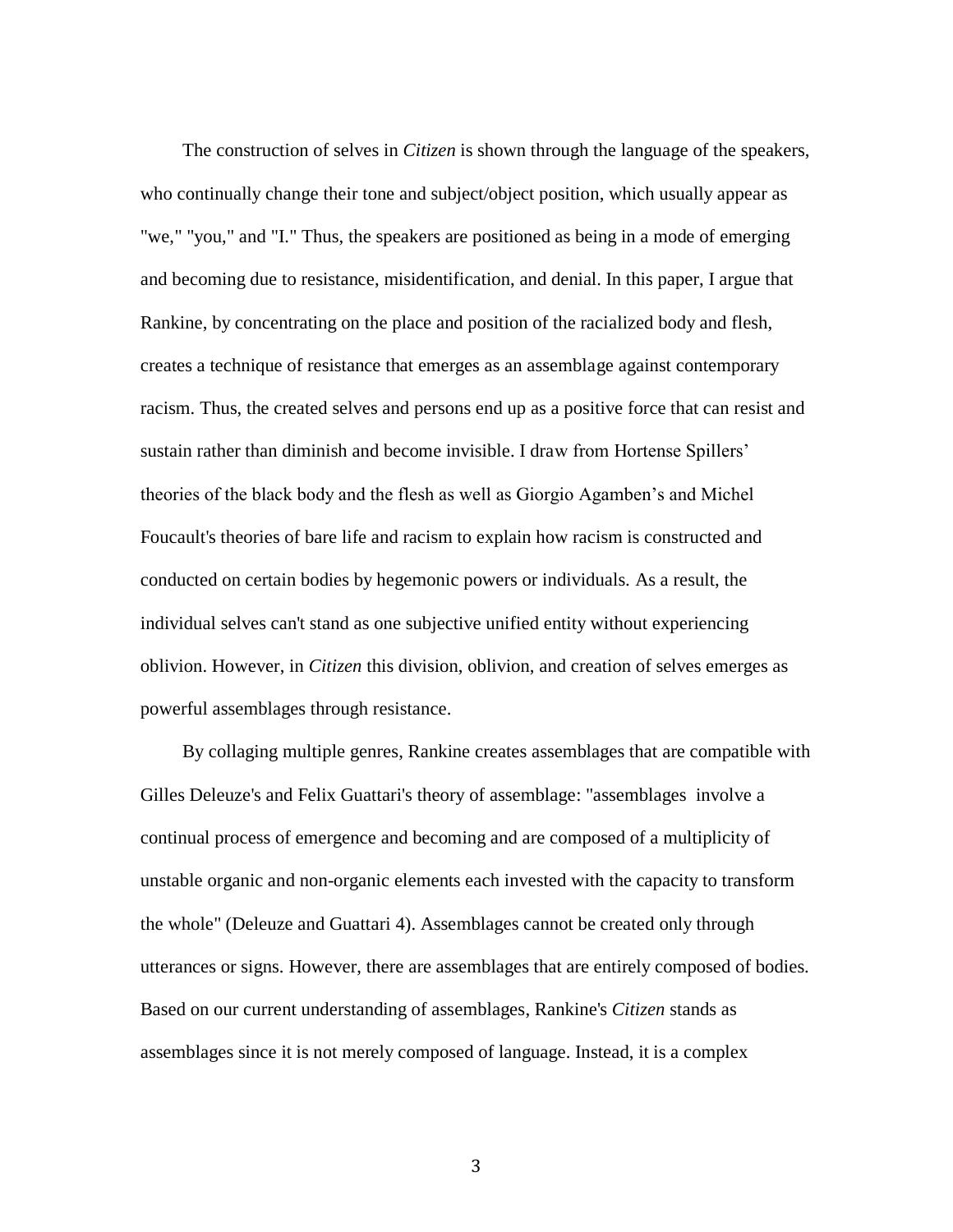combination of utterances (prose and poetry), visual images, and photos derived from news media, art galleries, and archives. Through the use of collage, Rankine includes multiple elements and objects (visual images) that emerge as an assemblage which is constantly changing, moving and emerging. Assemblages are inherently productive and positive; as Alexander Weheliye puts it, "assemblages are inherently productive, entering into polyvalent becoming to produce and give expression to previously nonexistence realties, thoughts, bodies, affects, spaces, actions, ideas, and so on" (46). *Citizen* as a form of art can stand as a set of assemblages because it creates new expression and produces a new reality of the racist encounters, which are narrated by the speakers.

 In my explanation of Rankine's narration on Zinedane Zidane's and Serena Williams' incidents, I mainly focus on the creations of selves by the power of "the other." However, as I turn to her lyric which begins with:" some years there exists a wanting to escape." I focus on the creation of selves by "self" (himself/herself) and "the other" because of the way lyric participates in the creation of intended further semantic connotative meaning.

In *Citizen*, Rankine narrates Zidane's and Serena's incidents with a strong language of resistance against denial and contemporary racism. During the World Cup 2010, Zidane hit an Italian player in retaliation for his racist verbal provocation. Serena on and off the court has been excessively under the camera's surveillance as a black woman athlete for her acts, clothing, and behavior. Serena and Zidane's incidents fall into the description of the new racism. First, they are in a space which is historically the space of the dominant power. The depiction of the incidents through media was to justify racism encountered by them as valid due to the way they resisted in the arena. The two incidents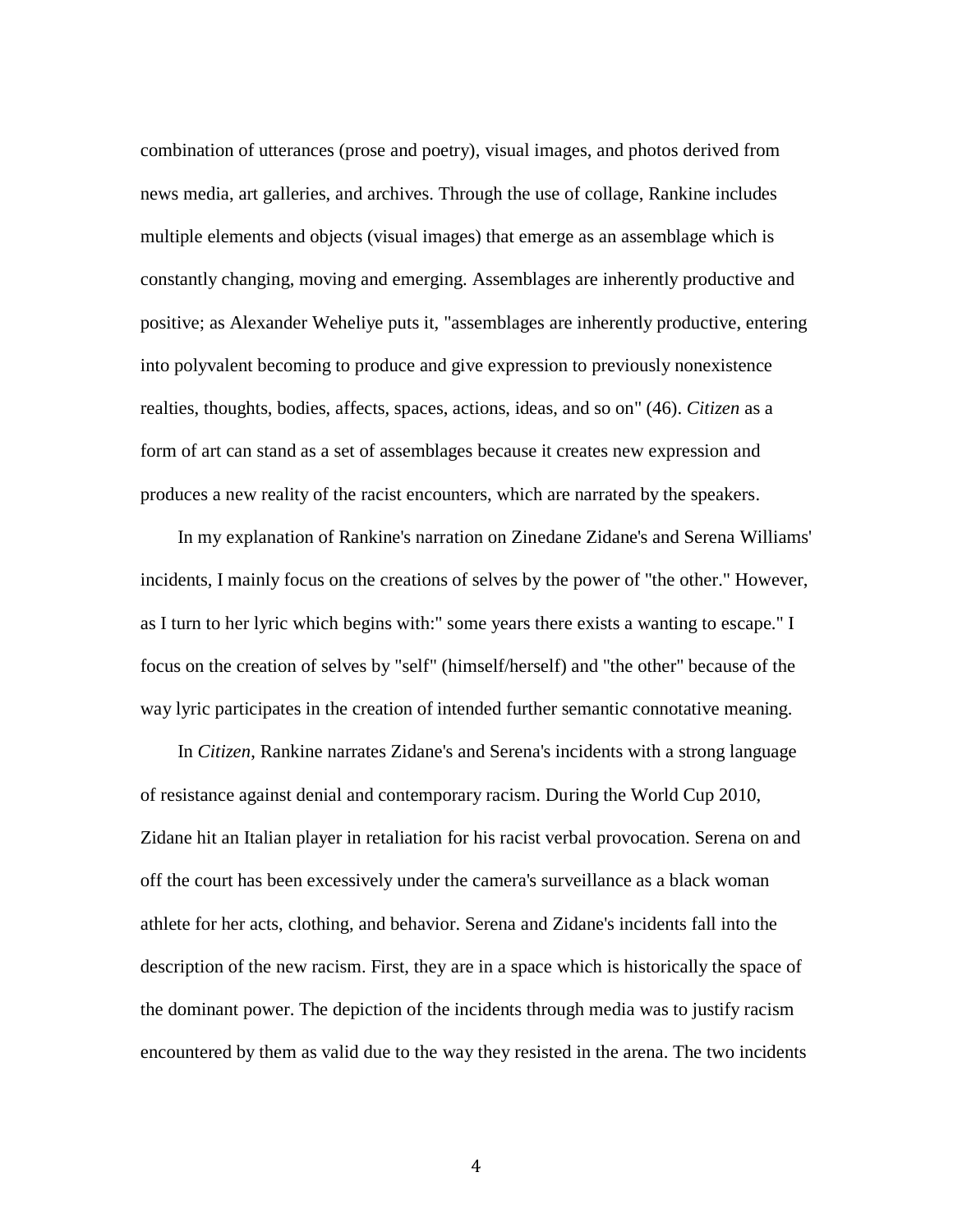are happening to two athletes whose bodies are in an active engagement of the sport they are performing. Thus, their bodies are paradoxically under the audience's and camera's surveillance. Third, the two incidents emerge out of the histories of colonialism (in Zidane's case) and enslavement (in Serena's case).

 These two moments of encountering racism contain verbal and non-verbal interactions. In *Citizen*, verbal and non-verbal racism is narrated either in words or visual images cut from media coverage whereby the reaction from the victims is accurately addressed. Thus, as the force of resistance, denial, acknowledgment, identification, and erasing clash with each other multiple selves and persons are produced.

 In *Citizen*, the black bodies are depicted as "the self" and the white figures or what falls beyond is depicted as "the other." "Self" is given the power to emerge, resist and defy the moment by not letting the position of "the other" become central to the existence of "self." Frantz Fanon in *Black Skin, White Mask* argues that the existence of the black man does not equal the existence of Man: "there is a zone of nonbeing, an extraordinarily sterile and arid region, an utterly naked declivity" (Fanon 2). Fanon argues that there is a zone of non-being from the side of racialized people where they fall into an overwhelming moment of non-being because "the other" denies the existence of the black man. And yet, this is the zone where a truly decolonized and liberatory new man emerges, "where an authentic upheaval can be born" (2).

 Rankine and Fanon use the experience of consciousness where both "self" and "the other" are in a dichotomy of resistance and denial. This dichotomy in Fanon's words is dominated by denial of "the other" where "the other" is the dominant figure. However,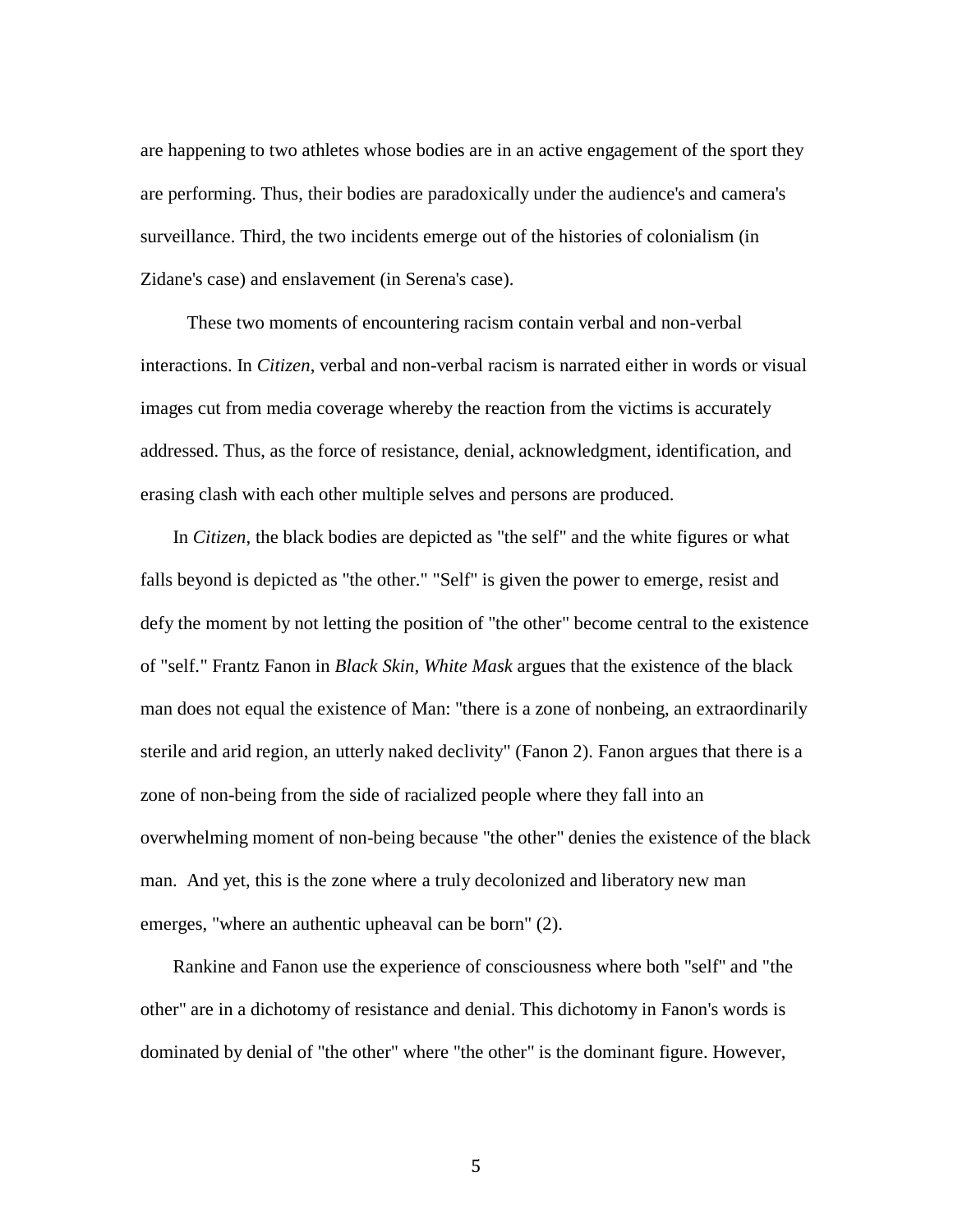with Rankine, the black subject defies "the other's" denial through resistance. For both, the body either gains or it gets fully purged from subjectivity by the "self." Therefore, the body becomes a mindless non-thinking object that can be contained by the power of "the other." Thus, the corporation of selves and the objectification of the human body are strongly correlated. Decades after Fanon, Rankine addresses the same issue: however, she makes "self" a strong source of resistance in the face of "the other" through words and poetry. The experience of "self" does not wait for recognition so as to acknowledge his own being by "the other."

 As the body becomes most visible, the "self" starts to struggle between existence and nonexistence. As a result, multiple selves are created because of resistance and denial during racist encounters. This moment of the corporation of the "selves" is happening in the moment of racist and discriminatory encountering in *Citizen*. This moment of racist encountering is the moment of the production of multiple selves through both sides: "the other" and "the self." The concept what "self" that one comes to identify with gets distorted because it depends on "the other" for recognition, but the racialized "self" isn't recognized as a complex, fully human self by "the other." Thus, what used to constitute "self" is changed. The recognition of "self" is necessary for acknowledging one's being or existence by "the other." "The other" through prejudice eliminates the whole being of someone in a symbolic representation of an idea, race, or minority religion or ethnicity. Or the other refuses to acknowledge what one identifies with because they feel threatened. Paradoxically what counts as racial, ethnic, religious, sexual or national identity finds itself concentrated in the flesh because the self is thrown into non-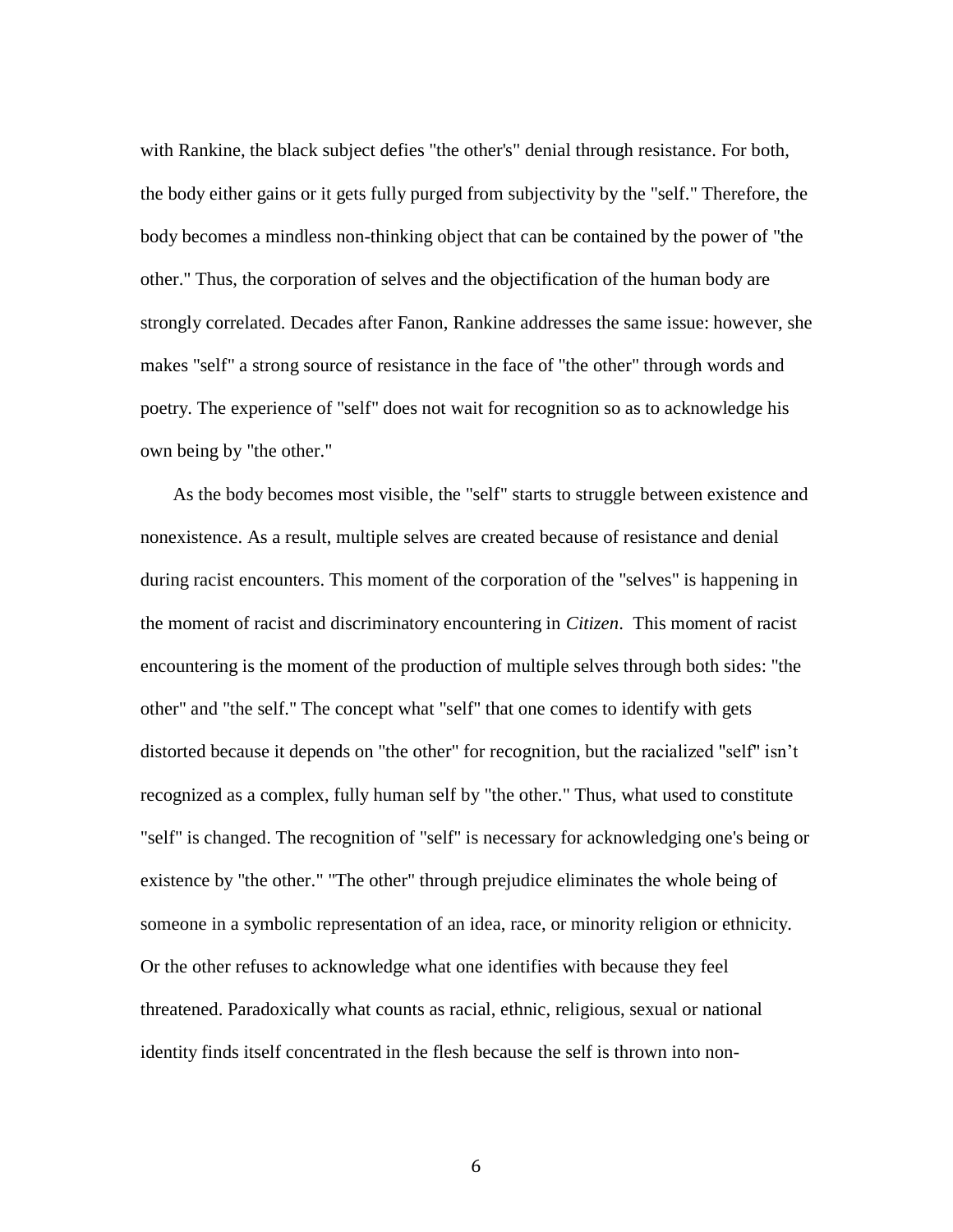existence. In *Citizen*, the speakers are intensely engaged with this constant creation of selves and persistently attempt to free themselves and thrive.

 Three dimensions exist within us: "self, "the other," and what falls in between, which is language or the symbolic world of meaning. "Self" is a person and all the concepts one possesses for that which constitute their being. "The other" is the opposite of "self" and refers to whatever stands outside "self." Language is the world of signs in which what is real is never attained completely. In this case of racialization or people who are put into an inferior position within a racial hierarchy, "the self" cannot stand as a rigid, defined, united entity that can be grasped autonomously. However, in *Citizen,* "the self" is given privilege through its acts of resistance and through its insistence on standing out despite denial and injury.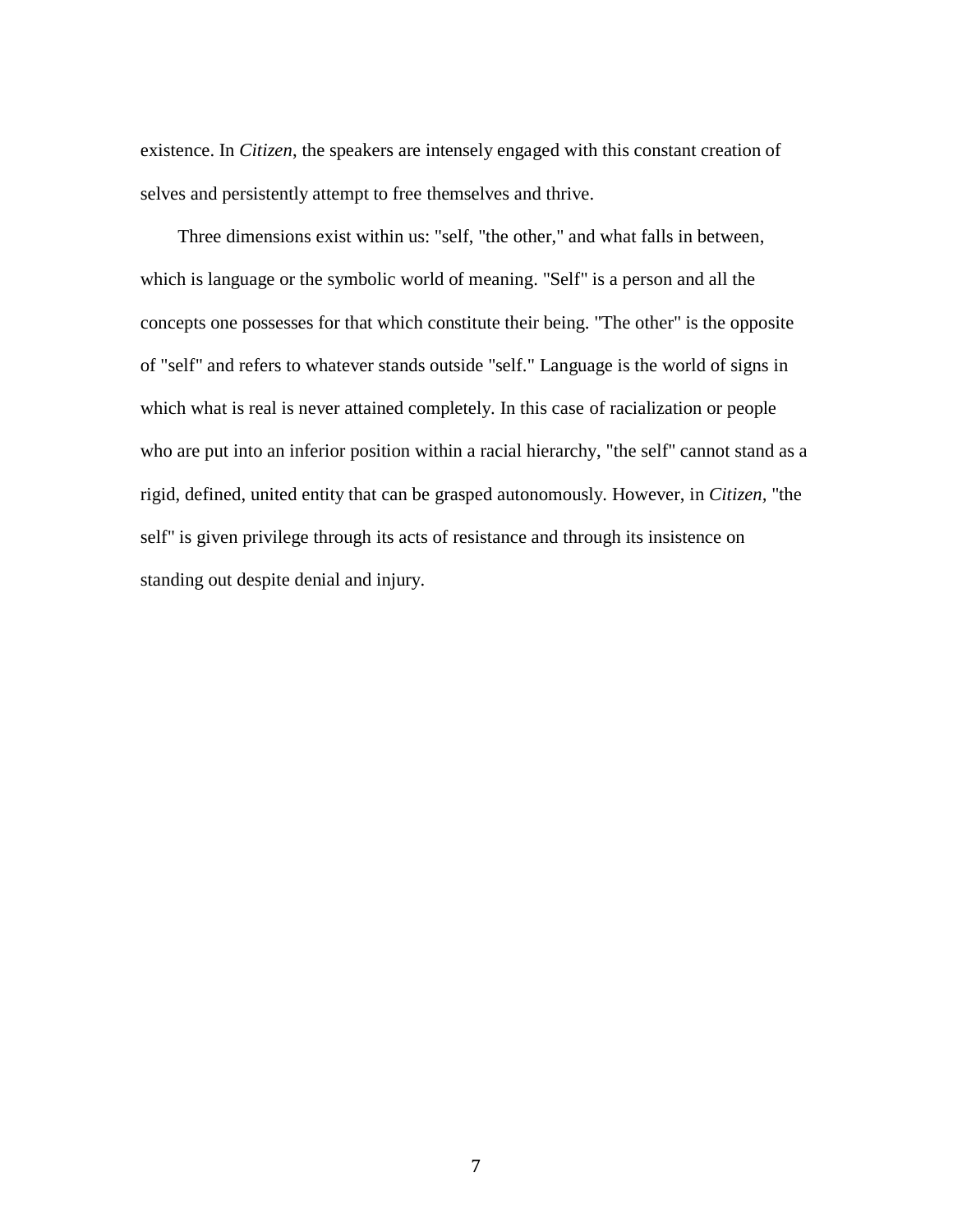### II. Racism, Biopolitics and Multiple Selves

 In *Citizen*, the speakers are always mentioning history as an inseparable part of their existence. This inclusion of history brings with it the historical vulnerability of certain bodies and their encountering of racism. It also fashions a sense of substitution. In other words, it helps us to experience what other bodies are going through, not only through sympathy but by also imagining being put in the same situation as Rankine describes in narrating Serena's encounters: "every look, every moment, every bad call blossoms, out of history, through her, on to you" (Rankine 32). In narrating Zidane's experience, the order of names: "Frantz Fanon, James Baldwin, Zinedane Zidane, Frantz Fanon" stand out (Rankine 125). These names are put on a separate page as the citation of their speech, with their attributed quotes on the opposite facing pages, as part of the narration of Zidane's incident. However, this attribution is done in an unusual way in the text. At one level, the unusual placement of citations by those individual names space on a page allows them to be read as independent from attributed lines. At another level, Rankine uses this technique to remind us of history, as if to tell us we are still dealing with the same issue of "othering" the racialized bodies. These names represent ideas and concepts of struggling against and encountering racism. Rankine makes this process of "othering" accessible historically and temporally. Thus, history is also altered to a form of consciousness that collaborates with the present in defying racism.

 The moments of racism are first presented through resistance to them before encountering the real moment of experiencing racism, and then again the language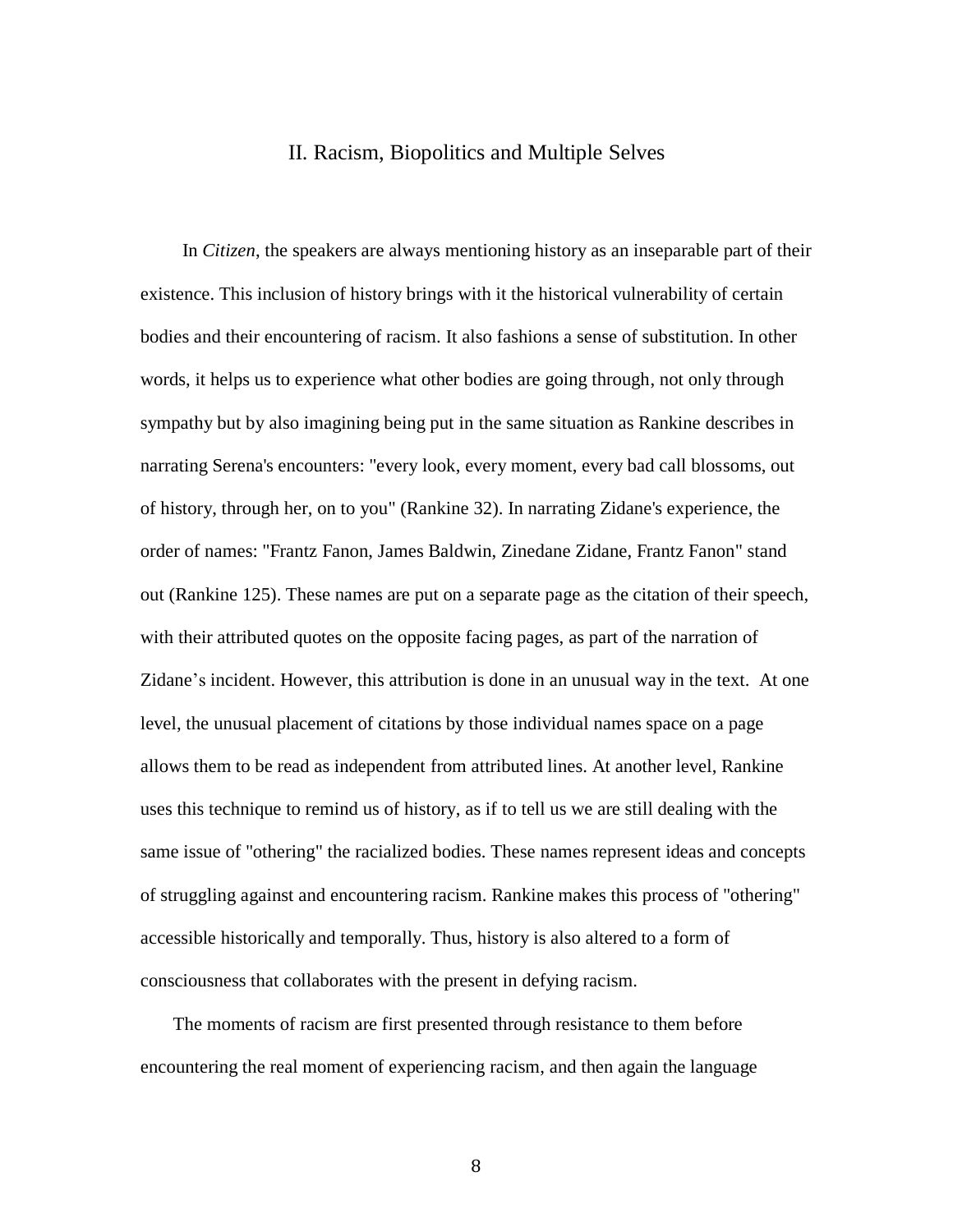returns to resistance. Resistance is privileged mainly by giving the victim agency to speak and by illustrating their mental and bodily stance. Therefore, we are intentionally left on the side of the victim. The resistance appears in different forms; it is either monologue spoken by a person or an action or an alienated sound. For example, we are introduced to Serena's resistance against the referee's decision in the words: "no, no, no" then we are taken back to the real moment where she feels she is being judged unfairly because of racial prejudice (Rankine 25).

 Rankine's use of language changes the way she addresses the human body throughout the text. This is depicted either semantically or syntactically or together. She intentionally refers to the human body as an object or as a non-seeing entity such as: "some aspects of life," "flesh," "black subject," and "black object" (25, 63, 93). No person stands as a persistent single figure. There is a constant metamorphic change in the personhood of the speakers in the text whether bodily or mentally. Rankine illustrates body as a mindful object that participates in our daily experience:

> Yes and the body has memory, the physical carriage hauls more than its weight. The body is the threshold across which each objectionable call passes into consciousness the unintimidated, unblinking and unflappable resilience does not erase the moment lived through, even as we are eternally stupid or everlastingly optimistic, so ready to be inside, a part of the games (28).

 In this prose, Rankine makes a drastic shift while narrating Serena's experiences with racism by using the word "body" instead of her name. The position of the body in this writing is paradoxical. The body is shown first by having memory, being in the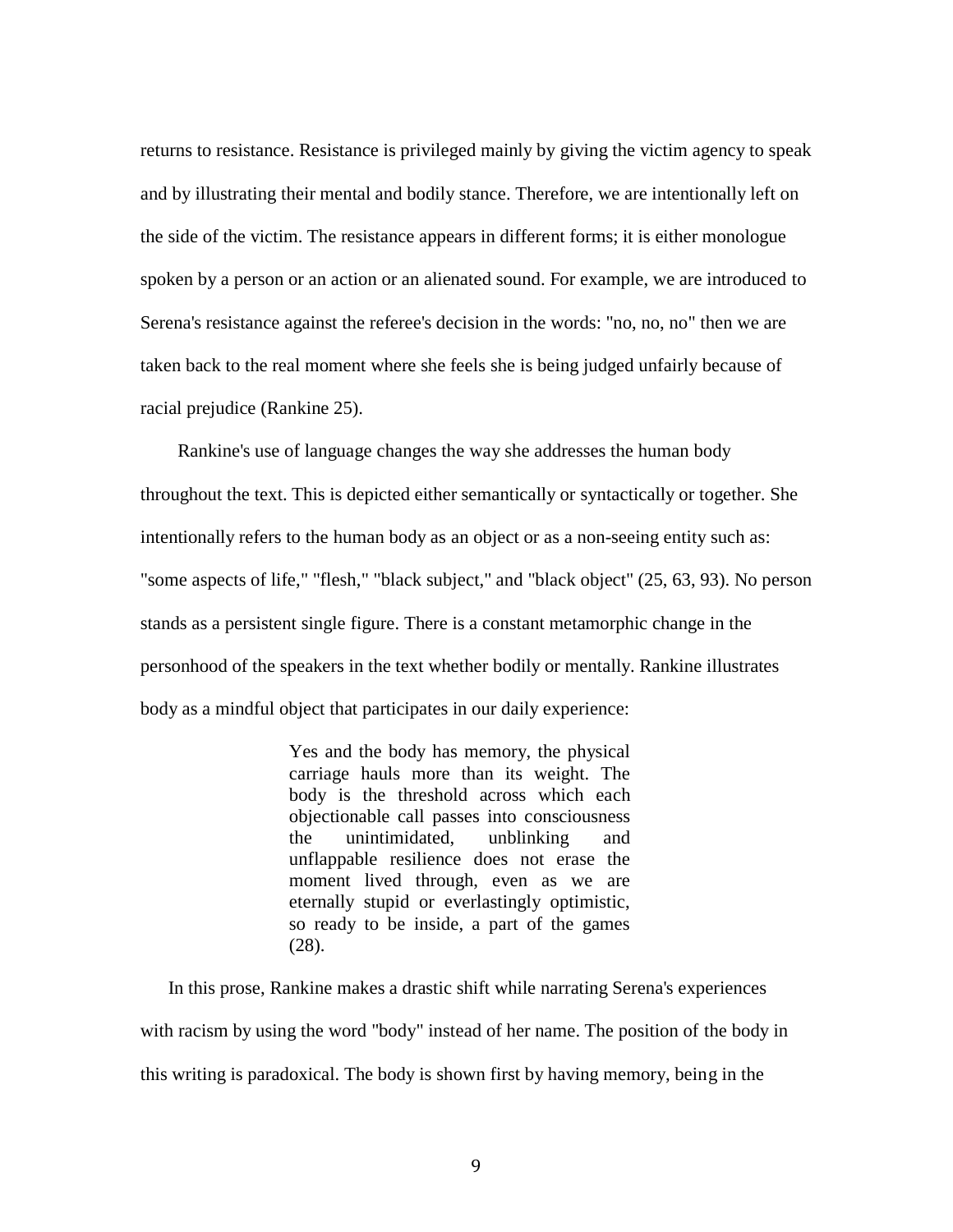stance of resistance and remembrance, therefore, it is made visible. However, it is also put into a form of invisibility by being purged from personhood and having it speaking not as a person--but as a body. The creation of selves has been empowered through Rankine's narration by being able to be visible despite its invisibility. Here, Rankine not only narrates the selves and personas created from the athlete known simply as "Serena" but also creates a complex persona out of Serena that we get to meet in Rankine's prose. The persons fashioned out of the racist incidents in Rankine's *Citizen* usually stand as conscious persons who are quite conscious of what their bodies are going through. This illustration of the body follows for a few paragraphs, where "visceral disappointment" occurs. Earlier, Rankine mentions types of anger that are felt by people of color because of their experience. She determines their experience as the production of a form of knowledge that both "clarifies and disappoints." This disappointment, however, is experienced through the body; as she says, it is "visceral disappointment" (Rankine 24). Early in this section, this disappointment has been illustrated as the result of resistance by reacting against that to which the black body is exposed. Therefore, what this disappointment finally leads to is not known. It can be either a "more isolated self" or an "insane" person (Rankine 24).

 Any act of racism is the clash of two binary forces: degradation and resistance. Rankine wrote: "No one could understand what was happening. Serena, in her denim skirt, black sneaker boots, and dark mascara, began wagging her finger saying 'no, no, no' as if by negating the moment she could propel us back into a legible world" (Rankine 27). Rankine's focus on the body, clothes, and space are relevant to the way in which the new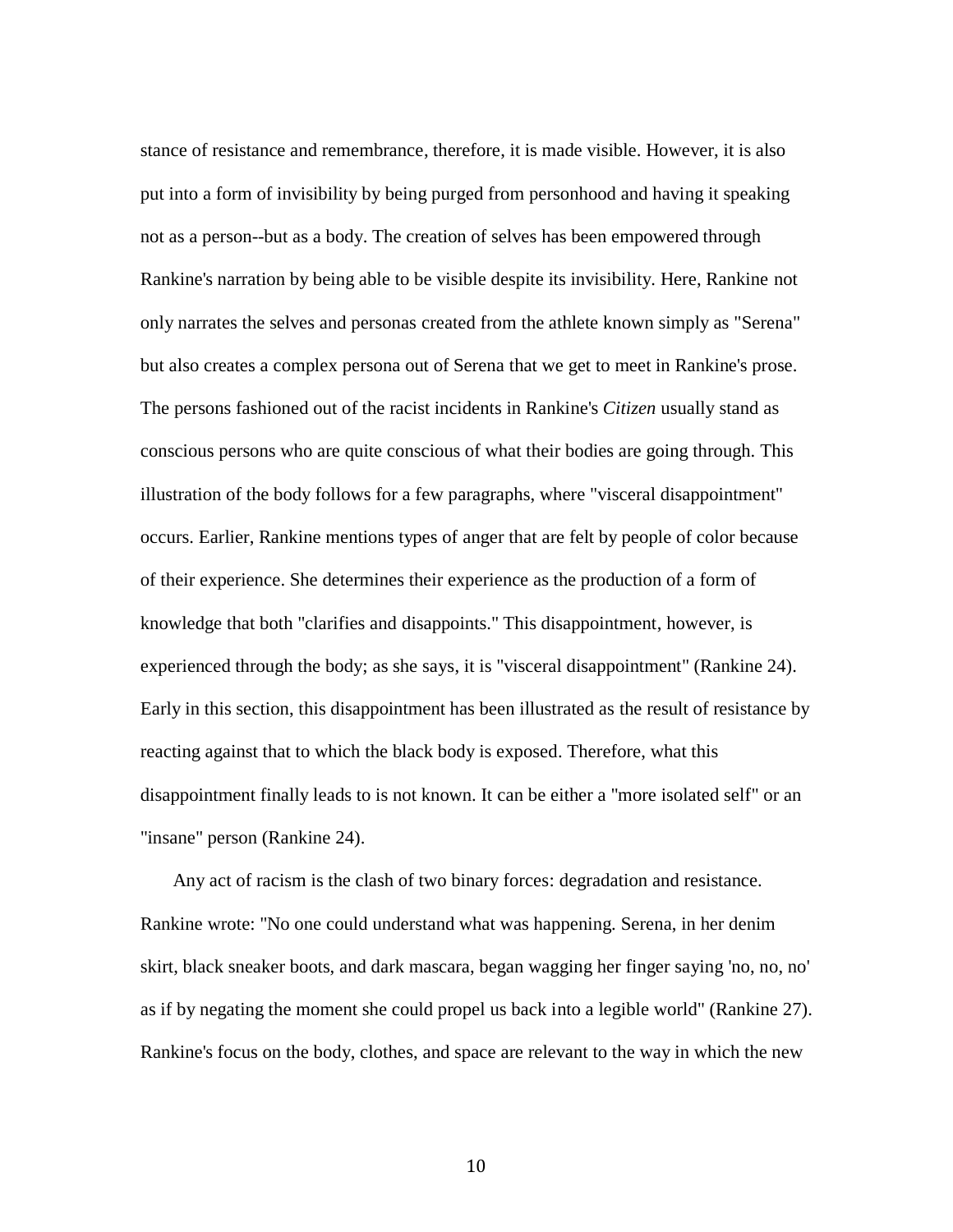racism is conducted in the contemporary moment. In Rankine's words the fact of Serena's blackness is brought to our attention as the major cause of all the racism against her: "it could be because of her body, trapped in a racial imaginary, trapped in disbelief--code of being black in America is being governed not by the tennis match she is participating in but in a collapsed relationship that had promised to play by the rules" (30).

 In mainstream coverage, Serena's outfit is always being described as outrageous, striking, bold or unpredictable, and has been widely criticized for showing too much of her feminine features. So it is not only the race that creates or builds different dimensions of the same person by "the other": gender and sex also participate in the corporation of persons and selves. Serena's gender and racial identity become a flexible form of matter where she is constantly invented, one time through her clothes, another time through her skin, and finally through her gender. Here, racial identity is overly visible, but also her gender and sexual identity is being constantly brought to question and hostile accusation.

 According to Hortense Spillers, the black body so as to speak a truer word concerning themselves needs to strip down through the "layer of attenuated meaning, made an excess in time, over time, assigned by particular historical order, and there awaits whatever marvels of my own inventiveness" (Spillers 65). Therefore, a body of a black person is referred to as a "marked body." Serena faces an alternate version what Spillers calls "inventiveness." The idea of inventiveness in Rankine's narration varies from Spiller's inventiveness, since it is the dominant "other" that constantly invents multiple selves of the black body in *Citizen*. Her body is constantly invented not by her own marvels but by others'. Her body emerges in different forms through an imaginary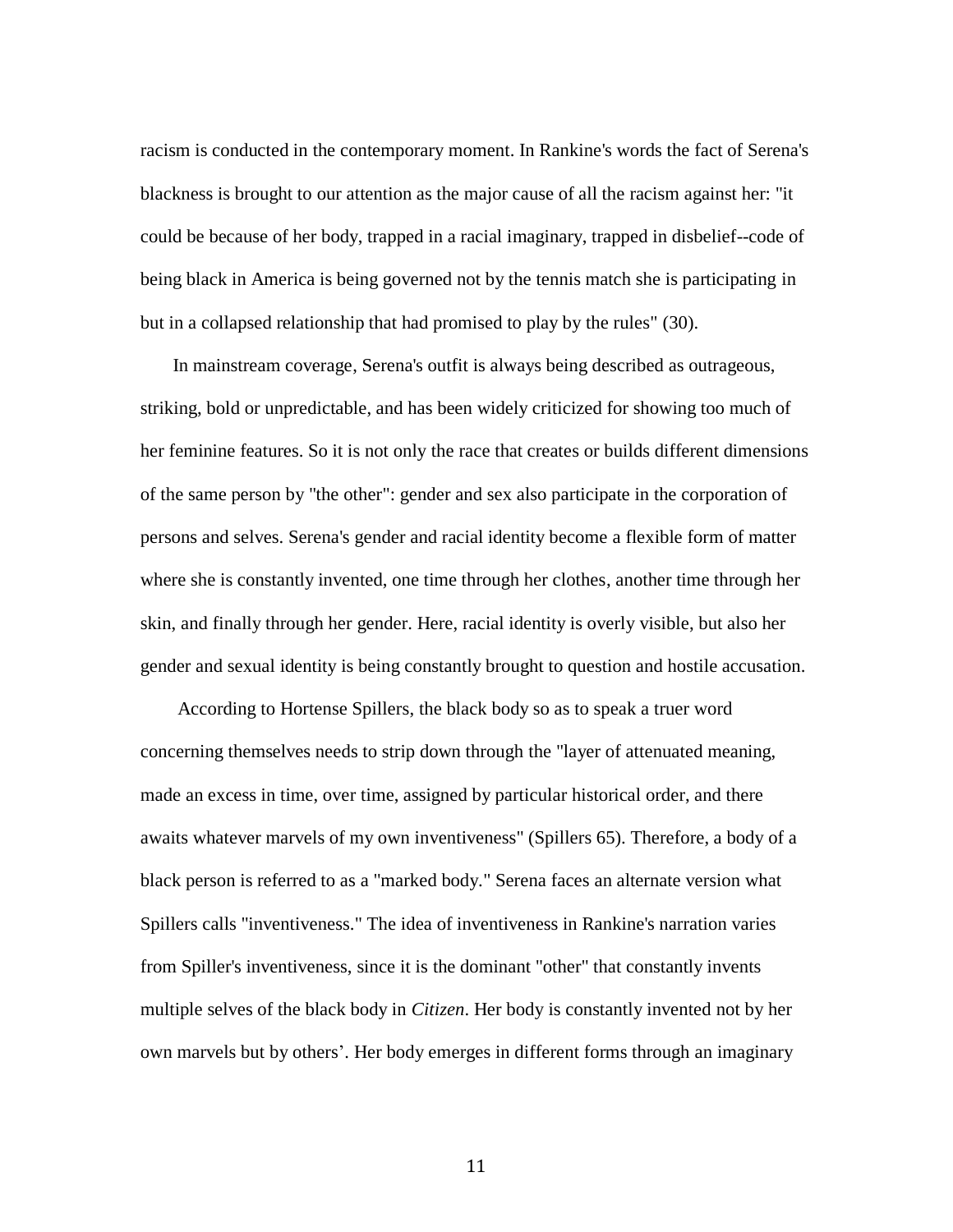production that aims at defining her body subjectively through her race, gender, and sex. Serena's body becomes a subject of metaphor in its material and abstract phase. This constant forming of selves that is happening to Serena, in Rankine's narration, is given another treatment. Rankine, through art, turns these moments of encountering and attempt to erase Serena's personhood to create a person that survives, contrary to the world that seems to be impossible to survive in reality.

 This inventiveness in Serena's life is off and on the court. For example, Brit Piers Morgan calls her victory dance a gangster dance. When Serena asks if she looks like a gangster to him, he answers "yes" (Rankine 34). Serena despite her achievement cannot strip herself down from all the myth that is attached to black people due to prejudice, place, and history. She is straightforwardly assimilated with a gangster as if being a gangster has to do with an entire race or culture. This is how Serena is constantly invented into different racial personae. Looking at the political dimension of the body of a gangster under the juridical system and outside the juridical system is interesting in relational to labeling Serena as such. First, under the juridical system, a gangster is a person who is involved in crimes or criminal activity such that, when convicted, their life and body becomes the state's territory. Thus at the moment that Serena is seen to be like a gangster, she is put in a bubble of not being seen as Serena or a woman or an athlete but rather a person whose skin color puts her beyond what she is, and whose skin color gets recognized as criminal. Metaphorically, Serena becomes a gangster that deserves this labeling and mistreatment because she is in possession of what an entire culture is being falsely accused of. Again Serena gets lost as a person in the imaginary idea of "the other."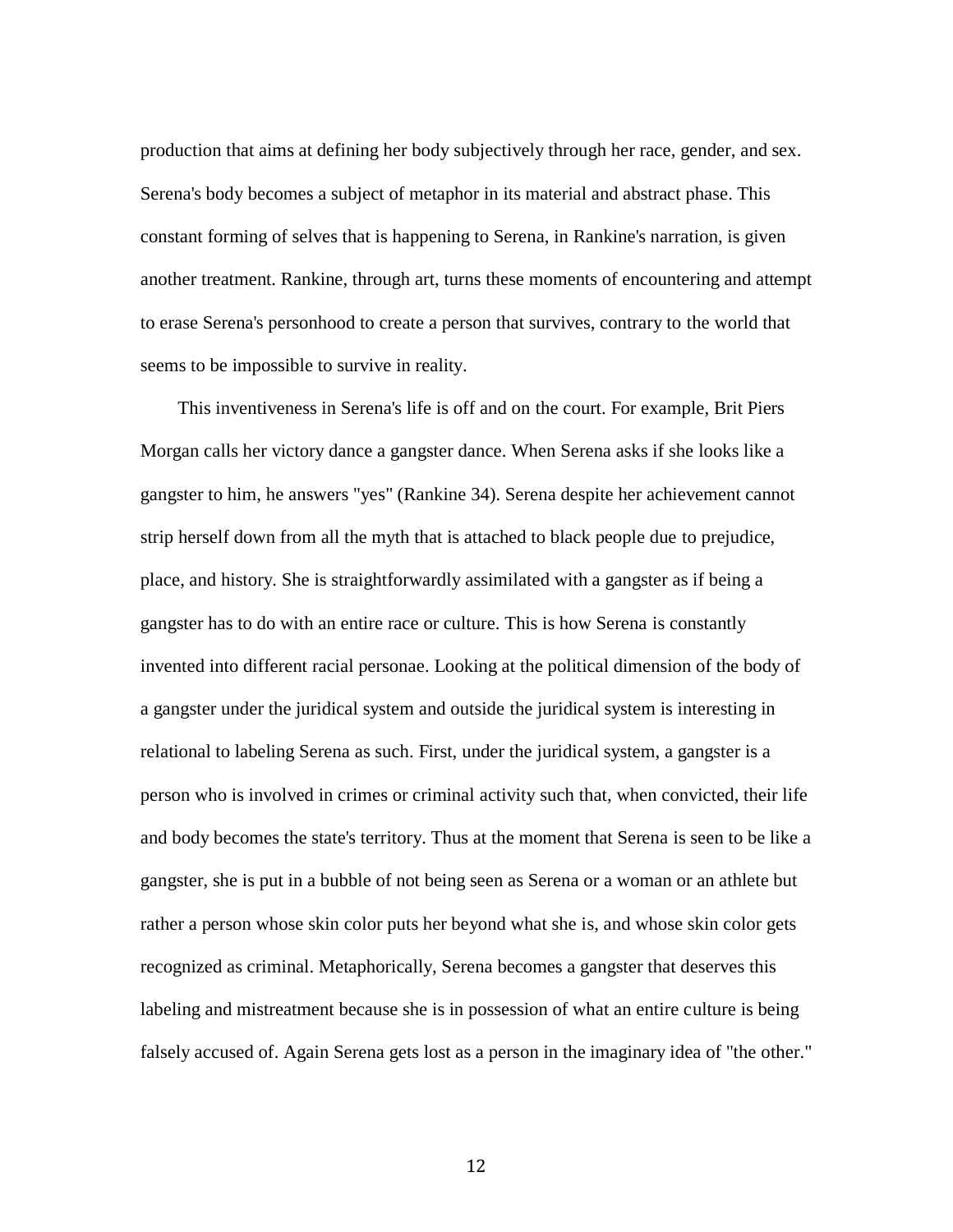Rankine ends narration of this conversation between Morgan and Serena by saying: "Serena Williams blossoms as Serena Williams" (34). Rankine, throughout the text, is aware of giving back agency to the victims and to let them stand out. Rankine uses the word "blossom" as if every hurtful experience is a form of growing, becoming, developing, and glowing. The use of the word "blossom" is crucial to how Rankine gives back agency to Serena to stand out as Serena. How agency is shown and given back to the victim can be seen through different elements. Ruth Ellen Kocher in a roundtable on *Citizen* claims that agency is created out of the use of the word in an unusual context, as she argues:

> The act of freeing here — manumission as it traditionally defines the process whereby the master frees the slave becomes the act of freeing oneself. Serena Williams is freeing herself. There's something familiar there in terms of racial discourse I suppose. Agency, and the power that comes with it, attributed to the master in manumission is transferred to the enslaved and so here Rankine empowers the black body. (Los Angles Review of Books)

 Encountering moments of racism makes the victim conscious of one's background again. It makes the victim ask: who is she/he or what is she/he? It is a critical moment of denial, acknowledgment, resilience and identification. This moment creates a phase of consciousness after which a form of dilemma follows. It brings a psychological tension to the mind of the victim. It is the moment of returning, and the paradox of being and not being. It does not only make the victim feel like they have been treated as thing or object but also, it makes them wonder if they ever existed. I call this a verbal annihilation by the other against the victim in abstract form. The victim turns into a form of bare life from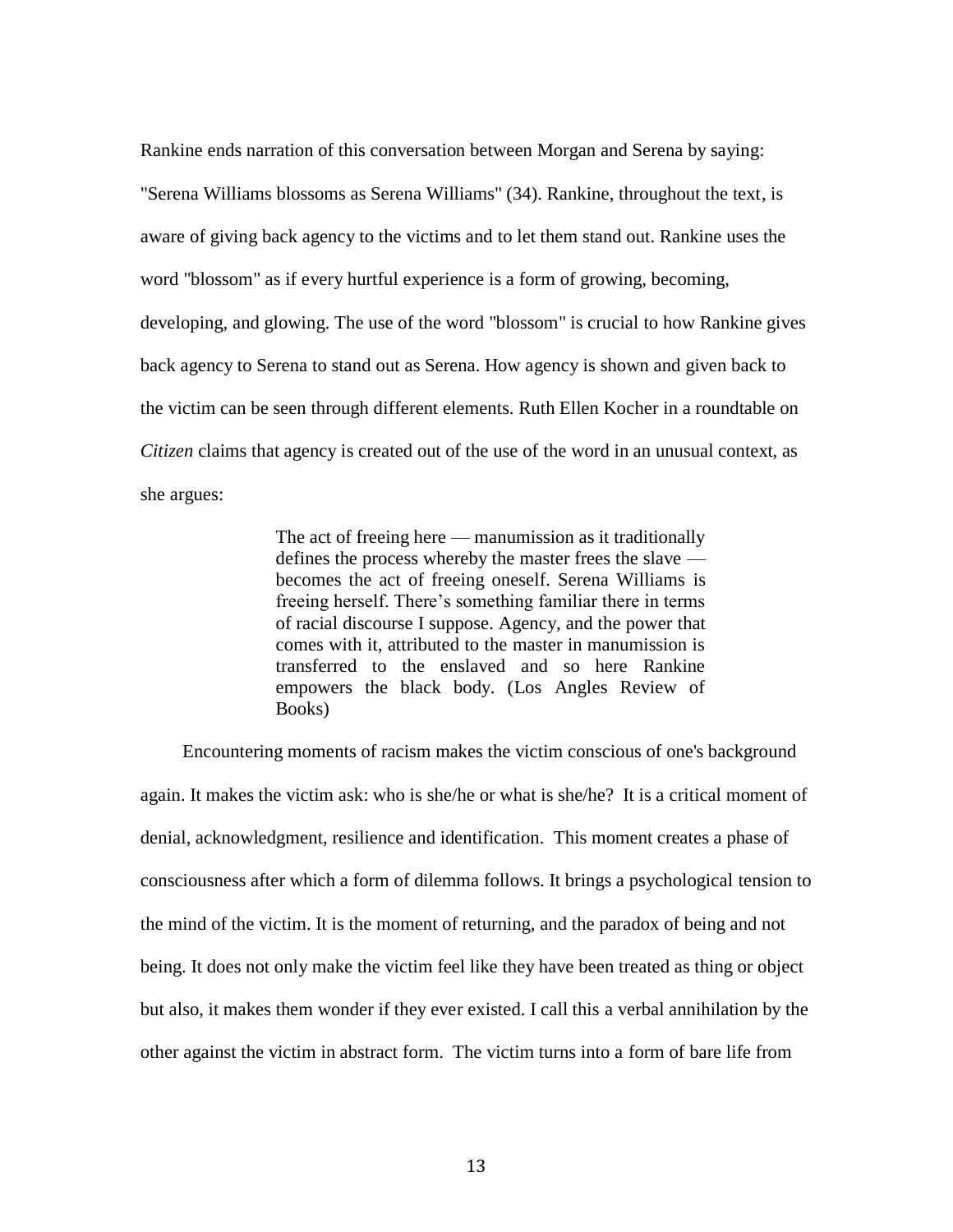the other's eyes—into a living being that is stripped down from all their identity and personhood for what they are born with. The victim is left to feel they do not exist or they don't deserve to exist. This moment of racism is not being felt or seen by "the other"; we come to label the victim as sensitive or over reactive. Thus, the victim is twice the subject of injury; first, at the time of racism; and second, when they are labeled, interpreted, and judged by their reaction. The hegemony of "self" and personhood in any encountering moment of racism breaks down between being and not being, erasing and bolding, denial and acknowledgment and rebuilding. In *Citizen*, Serena is becoming a subject of hate and judgment twice. Serena has to fight racism twice first when it happens, and then again after she reacts and her reaction becomes another subject of interpretation that can be used to justify discrimination against her.

 According to Deleuze and Guattari, racism is something that is only felt by the race that is made to feel inferior. Therefore, racism only appears to exist from the side of the people who are made to feel inferior. As they contend in their speech on racial difference: "race-tribe exists only at the level of an oppressed race, and in the name of oppression, it suffers: therefore there is no race but inferior, minoritarian; there is no dominant race" (Deleuze and Guattari 379). Racism exists on the side of the inferior: this is why mainstream media came to interpret Serena as sensitive or overactive. Serena sees what others can't see because they do not share the same inferior position within the constructed hierarchy of white supremacy. She sees the chasm made between her and other players based on how she is being judged differently.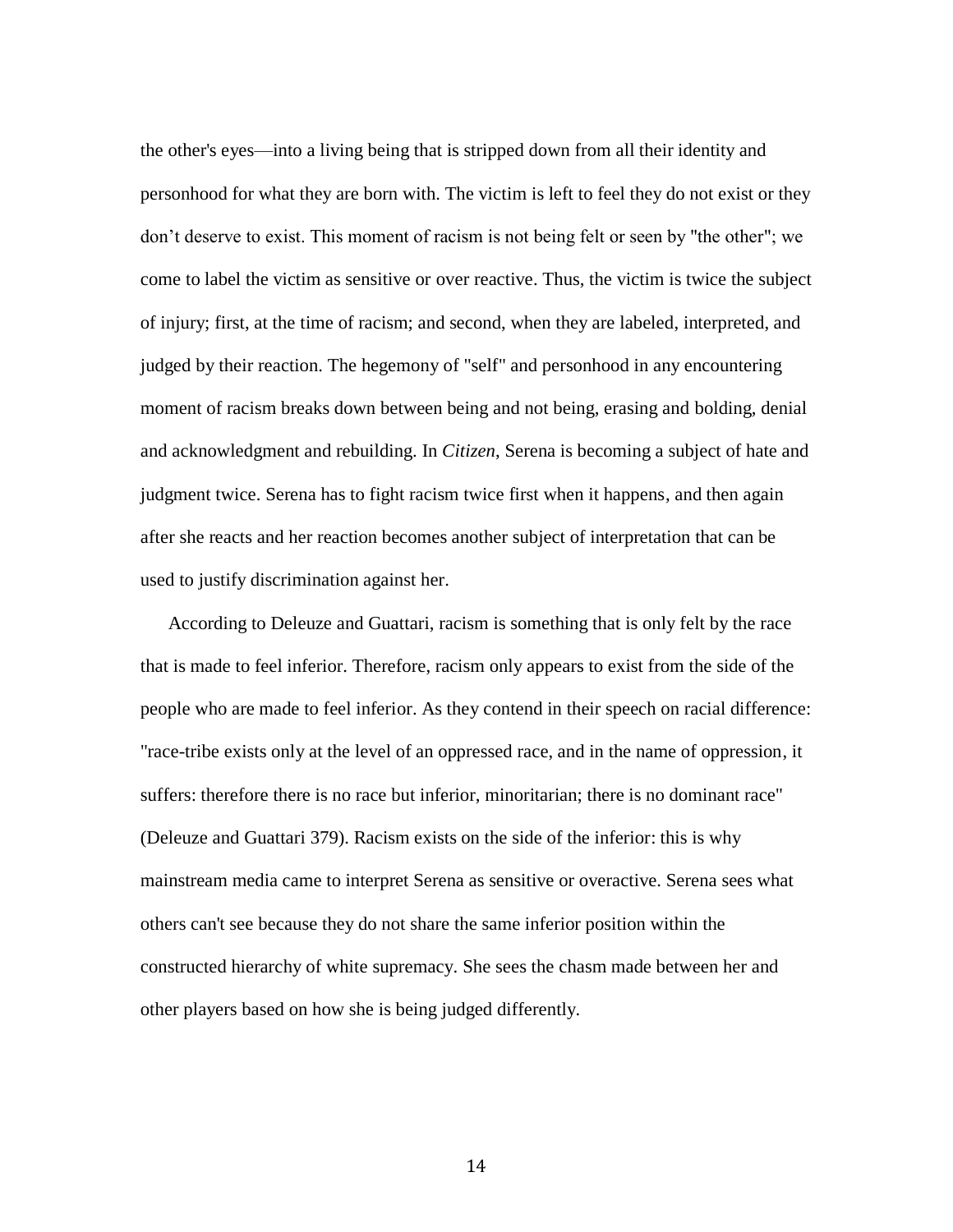Race is merely a social construct and it came into existence through various systems of power and spread to all aspects of the society. It has no biological base or scientific origin. It came to create an inferior/superior dichotomy for the benefit of the powerful and wealthy within different systems by different state powers. Race and ethnicity have been used as an excuse for racial extermination and for casual hate incidents among people. Thus, people of a particular race as they consistently faced racism and racial extermination is always in a position to be targeted again for the difference they possess. Their racial identity creates a platform based on which discrimination can occur as something normal, as if the racialzied body is naturally prepared to undergo discrimination within the expectation of no resistance. The common expectation from discriminated people is zero resistance because the moment of resistance is also commonly interpreted as an excuse to see racism as valid.

 According to Foucault, there are two kinds of racism, biological racism (evolutionary racism) and ethnic racism. Evolutionary racism is what is practiced against people with mental illness, criminals, and political adversaries, as for example during the Soviet era. The second type of racism he calls ethnic racism, "when there are two groups of which, although they coexist, have not become mixed because of the difference, dissymmetry, and barrier created by privileges, customs and rights, the distribution of wealth, or the way in which power has been exercised" (Society 77). Foucault minimizes racism and discrimination into a context of various races within the same nation or country, where not enough space is provided for mutual collaboration. However, it might be inconvenient to fully apply Foucault's argument to Serena William's condition where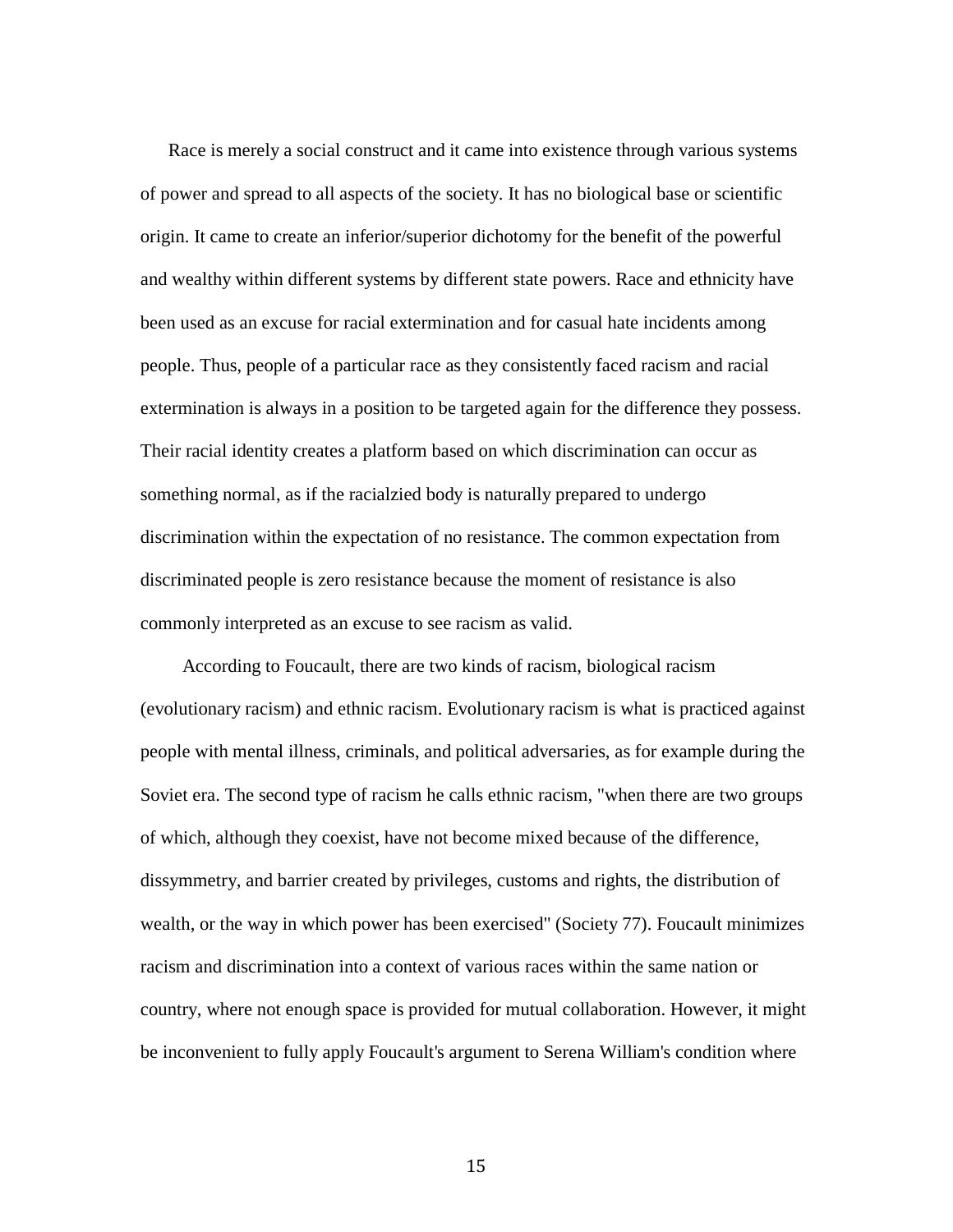her confrontation is not because of the difference but also a norm or a culture of conduction, where certain bodies are always okay to be categorized and treated as such. Her experiencing is not because of the lack of cultural collaboration. Instead, it is the result of a form of anxiety that is felt from the side of the dominant race or power. This anxiety is because of their reluctance to accept the inclusion of some people into certain positions and places of which they were historically deprived. It is also the perception of seeing this inclusion as a form of manifesto. Also, Foucault is missing the spectrum of the body and how the body participates in the construction of race.

 In reference to Deleuze and Guattari's argument of racism, they contemplate race on the level of collectiveness of any particular ethnic group where the creation of superior and inferior race is treated as a necessity to select some and deselect some others. This selection is mainly the production of power and is to the benefit of power. Weheliye argues that racism is the product of power and has founded its agency based on false claims of creating a superior race by implying race as a biological fact:

> All modern racism is biological, first because it maintains the believed natural--often evolutionary--inferiority of the targeted subject and, second, because racialization is instituted, as elucidated by [Sylvia] Wynter, in the realm of human physiology as the sociogenic selection of one specific group in the name of embodying all humanity (60).

 Serena's body clearly becomes the embodiment of all black people regardless of their gender, status, position or condition. Thus, racism is constructed out of the dark pigments of skin she shares with many people of color. Her body has to deal with what any other black body went through during slavery and plantation era in the contemporary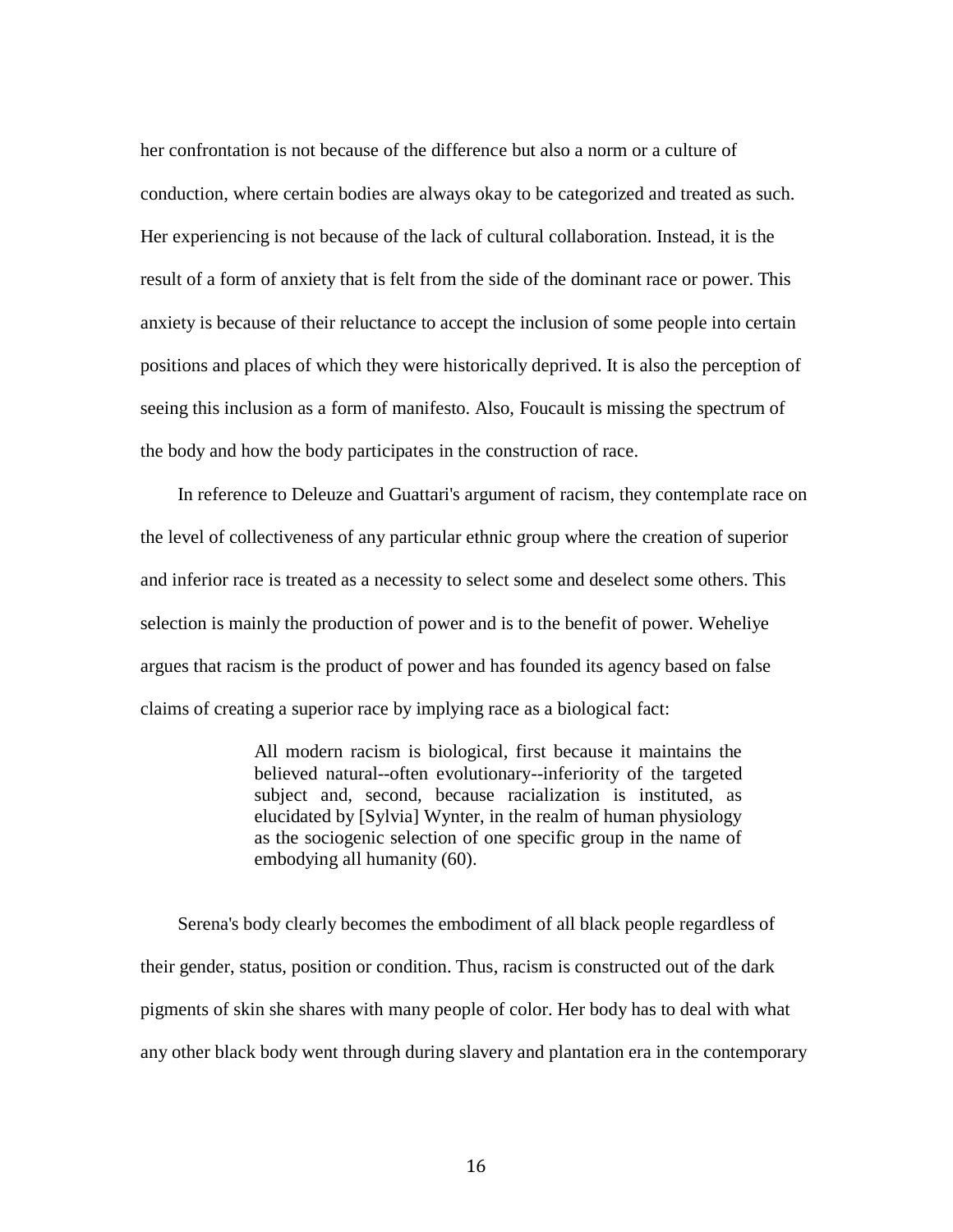moment, not necessarily through torture and violence but rather through labeling and interpretation, as the way her dance and appearance gets assimilated or metaphorically compared to a "gangster." The way the homogenous power in Western societies works is accusing an entire race or culture for certain types of negative form of conduct or behavior, as in the case of contemporary gangs. Or, in relation to Zidane, the mainstream media do not restrain themselves from accusing the whole so-called Islamic world or Middle Eastern culture of terrorism.

 Race as a powerful material that forms assemblages in *Citizen* begins with the paradoxical book cover featuring the art work of David Hammon's *In the Hood* (1993)*,*  where a black hoodie is put in contrast to a white background. Below it is the full title in black and gray: *Citizen: An American Lyric*. This composition of the two contrasting colors on the cover is extended to the thematic content of the book, where the struggles of encounters between people of different colors are depicted in the poetry and in the visual images. Rankine materializes race in this text by simply using as many objects as possible to represent race in reference to objects and in this way turning race into something material. The black hoodie as an object that represents a race and the having of a racial body treated as an object are two parallel ideas that can be seen throughout the text as we see in the case of Serena. Thus, Rankine's objectification can stand both as Spillers' objectification, on one hand, where the body is purged from its human-hood. On another hand, race is seeing as an object where numerous myths surround it.

 The inclusion of visual images and images cut from media give the text so much materiality beside the language. According to Deleuze and Guattari's assemblages theory,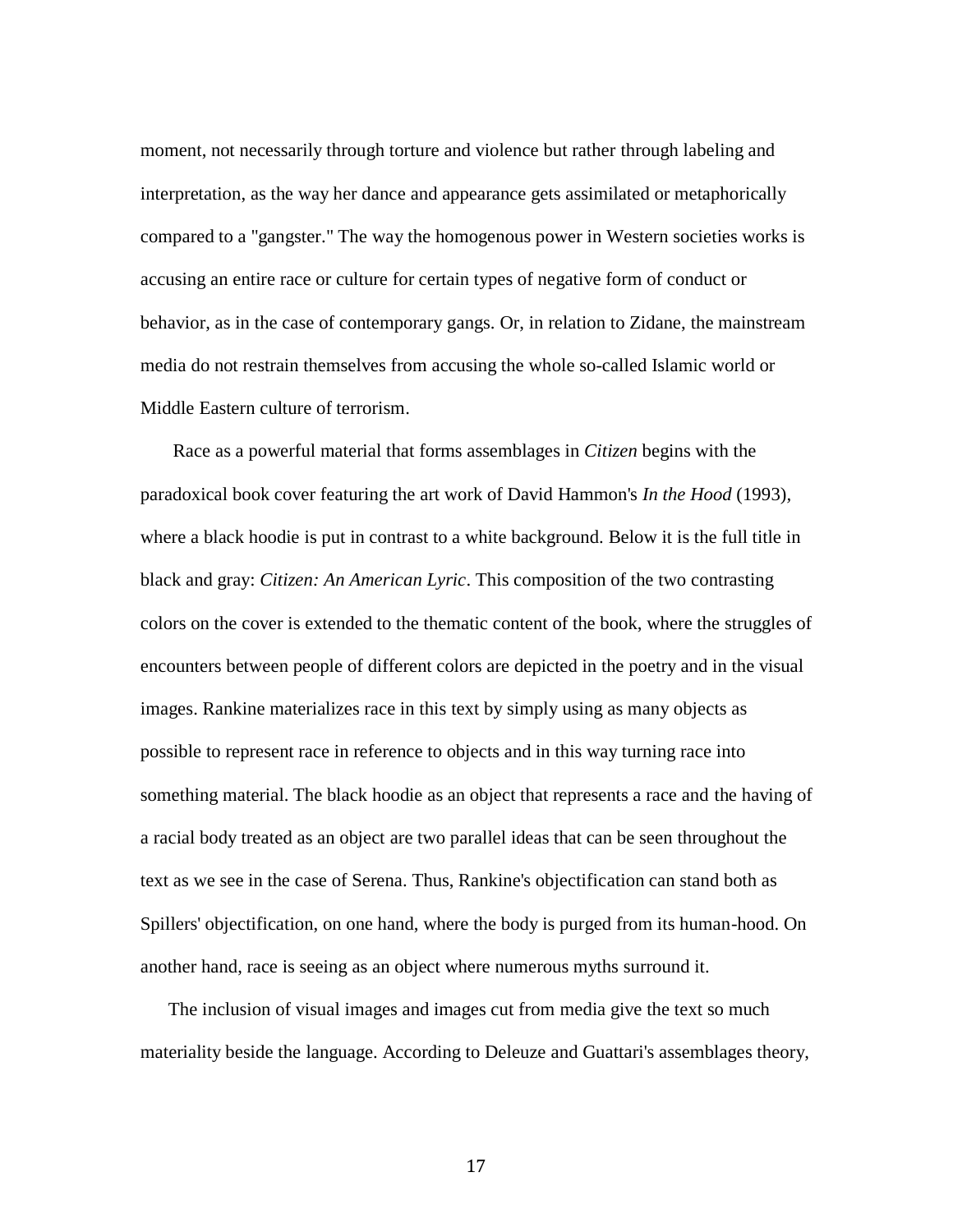"assemblages involve a continual process of emergence and becoming and are composed of a multiplicity of unstable organic and non-organic elements each invested with the capacity to transform the whole" (Deleuze and Guattari 4). This wholeness or collectiveness emerges in different parts of *Citizen*. We are always thrown back into a moment of reality through the inclusion of media images directly into the text. In the text, bodies and objects have a political arrangement and convert into a racialized assemblage that is constantly emerging, forming and changing. I do not intend to say that race could not work as an assemblage but rather to say objects are also shown as an assemblage in an extended sequence in which the human body merging throughout the text. The human bodies are not turned into lifeless animate objects whenever they are presented in the form of objects, but rather Rankine brings life into otherwise lifeless objects to work as an assemblage alongside the racial body. The black hoodie on the cover would presumably belongs to a human body, but that body is missing due to its invisibility as a racialized body. Thus, it is a part of a chain of racial assemblage. The representations of objects as an assemblage work as a positive force, as Weheliye states: "assemblages are inherently productive, entering into polyvalent becoming to produce and give expression to previously nonexistence realties, thoughts, bodies, affects, spaces, actions, ideas, and so on" (46). In *Citizen*, the racial assemblage shows the political life of the racialized body. So the biopolitics of the racial body is intensified by their representation as an assemblage. Eventually, by creating assemblages, Rankine creates a response of resistance and resilience to the racist encounters.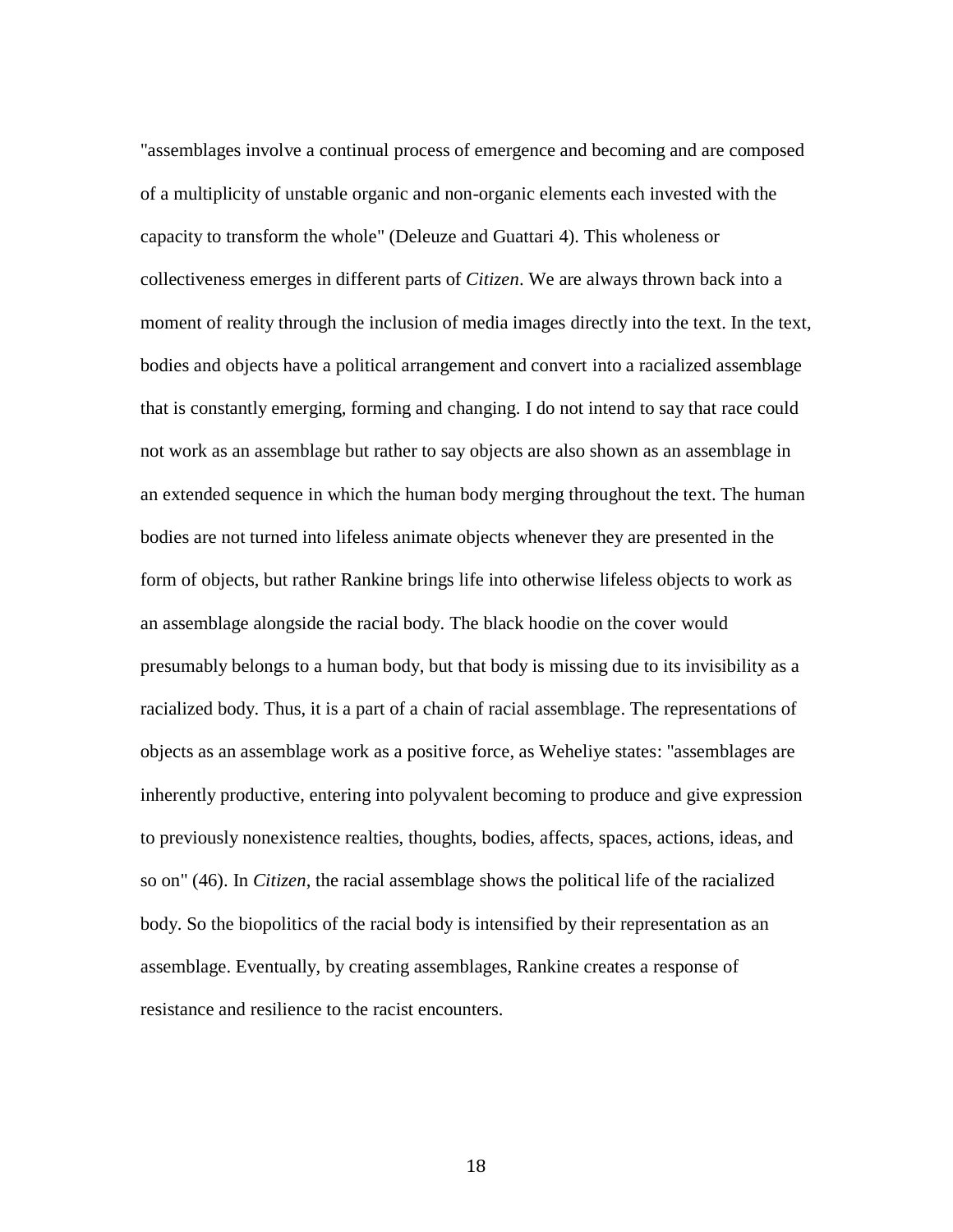It is not the biological life but the political life of the human body that gains most agency and gains the power to create multiple persons and selves. It is after this consumption of political life of the biological body turns the body into bare flesh. Thus, the biological body also gets purged from having any life and thus turns to the bare flesh (object).

 In a similar incident that happened to Serena's, Zidane's incident at the World Cup is presented through a series of prose and images, emerging as an assemblage that is constantly changing and moving in the text. (During the Word Cup (2010) Zidane hit an Italian player when he called him a terrorist.) We are variously introduced to what happened not only through words but also through a sequence of images taken from the actual video. The chapter starts with these lines: "something is there before us that is neither the living person himself nor any sort of reality, neither the same as the one who is alive nor another" (Rankine 122). Rankine writes those lines even as she makes the racial body the center of her prose and continues to perform race as an assemblage: the imaginary place of the body through the mind of "the other" takes command.

 Leonard Cassuto, in his book *The Inhuman Race* (1997), explains the moment when a person is treated as a nonperson, a "thing," an "it": their body goes through an imaginary metamorphosis that does not involve any equivocal or literal corporeal change. Since we as human put our life in the position of the highest being on earth, the moment of treating other humans as "thing" or "object" is not a tranquil process (42). Indeed, this transformation from human to object can result from many perceived differences, among them racial objectification. Zidane's objectification is happening by being merely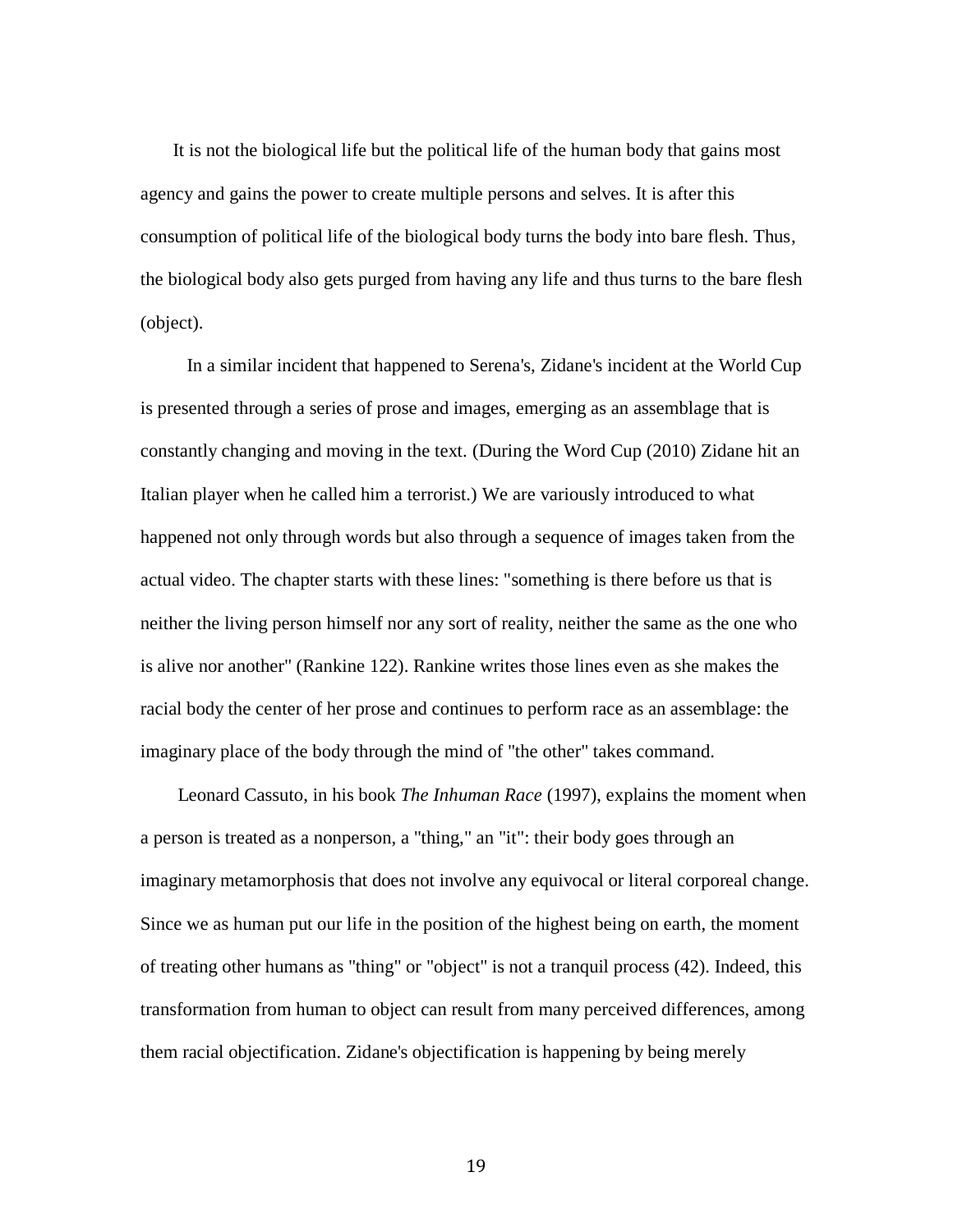recognized with a created identity by "the other" in which being Algerian is being "shit," being African is being "nigger" and finally being Muslim is being "terrorist." (Rankine 122). Thus through labeling Zidane is being purged from subjectivity and given the identity of what main stream media or mass media came to establish as the new racism against people of color.

 In *Citizen*, the speaker is tackling the position and place of being in relation to their racial body, and in relation to "the other." "The other" comes to present as a powerful force that sees something as Rankine says neither "real" nor the "living person himself." This imaginary realm of imagining the subject or the person is because of the way "self" is perceived by "the other." In the case of Zidane and Serena, their bodies exist before of them and they cannot escape that imaginary aura around their existence and the racial prejudice surrounds them. They are two well-known athletes yet they are encountering the same issue that has to do with their background and ethnic identity. Thus, the two of them struggle with who they really are and how they can be perceived.

 Zidane is not wearing any religious banner or clothes that could tell his religion, however, his religion is already known through his popularity. Racism against individual Muslims often is constructed from the code of their dress unless the racism is directed against an entire population, such as in the case of Europe's current refugee crisis. In other words, a person who is wearing hijab or turban has been racialized through the clothes that signify, correctly or not, their affiliation with the Muslim faith. Thus, we have external objects covering the body, such as hijab or turban or a medal as markers of race. For a black man, skin color was used as a biological signifier of race. However, in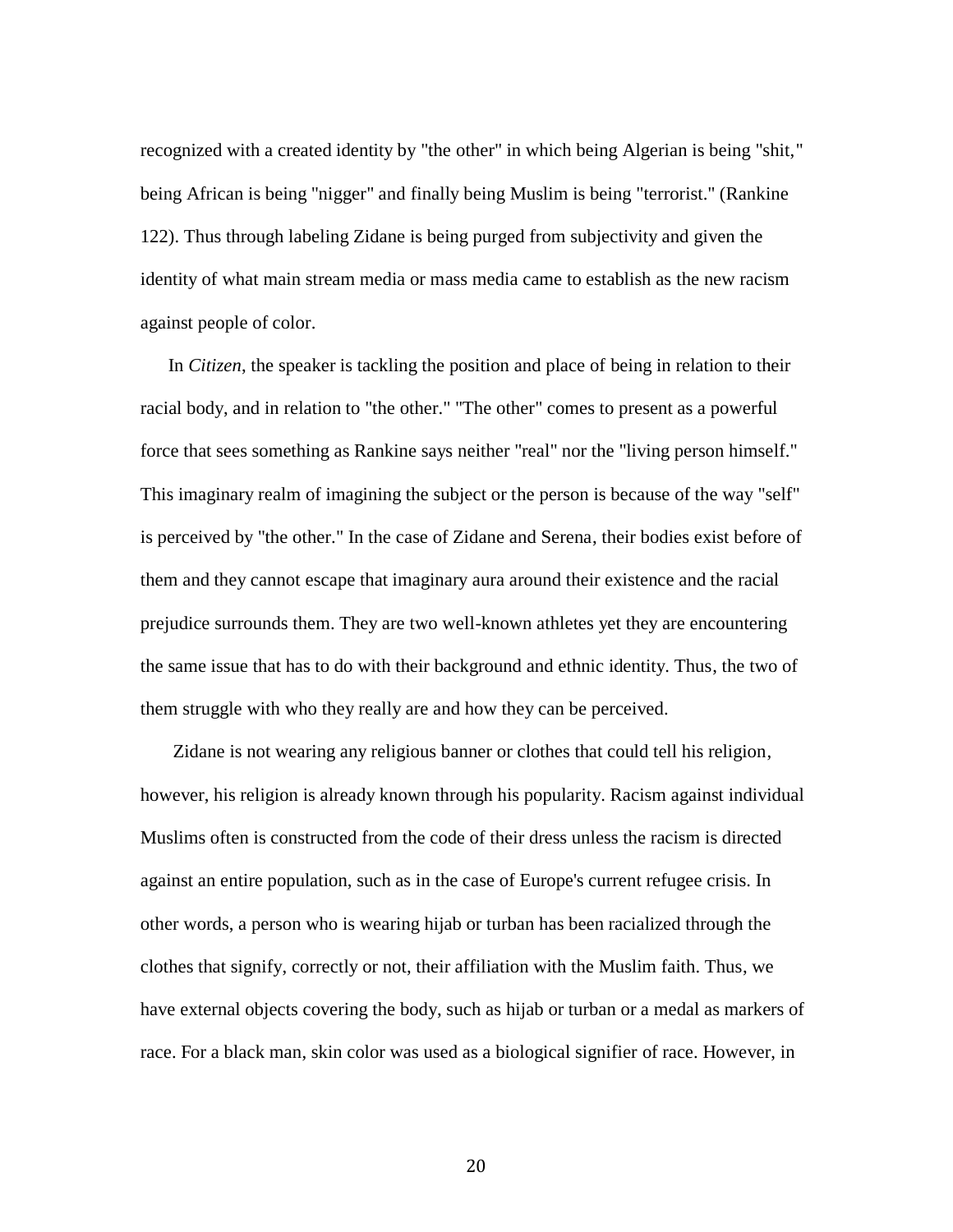most of the cases, for a Muslim the cloth or the turban becomes an external signifier outside the physical body, which gives a way for racism to be constructed despite the fact that Muslims come from many different ethnic groups and that such clothing is not exclusive to Muslims. Rankine broadens this idea of the further construction of race in and outside the body by assigning space as a part of the body too. In her narration on a woman's refusal to sit next to a black man in a subway, she says: "the space belongs to the body of the man next to you, not you" (Rankine 131). Thus, race is something that always and gradually builds up more meaning.

 According to Paul Sartre and his philosophy of existentialism, every human being is born in a meaningless world where we are equipped to attain individuality, freedom of choice and meaning: "Existence precedes essence" (Sartre 4). Every human being is to dwell in a world where anything inherently means nothing and it is only us who apply meaning to them therefore through these implications of meaning we can discover our true "self" and attain individuality. These claims of existentialism are applicable for any group of a community who are the hegemony of any particular society. In other words, the rights and status of those people are regulated under an equal constitution and they all attain the same legal status of being a citizen. Thus for individuals from minorities whose rights and legal status does not equal the status and position majority of the dominant hegemony "resistance" precedes existence and essence may become an unattainable delusional phantom. For people whose race and ethnicity were subject to institutional racism and eradication, their existence is forever marked by a history that makes them be an easier and more vulnerable prey of racism. Illustrating this argument from Fanon's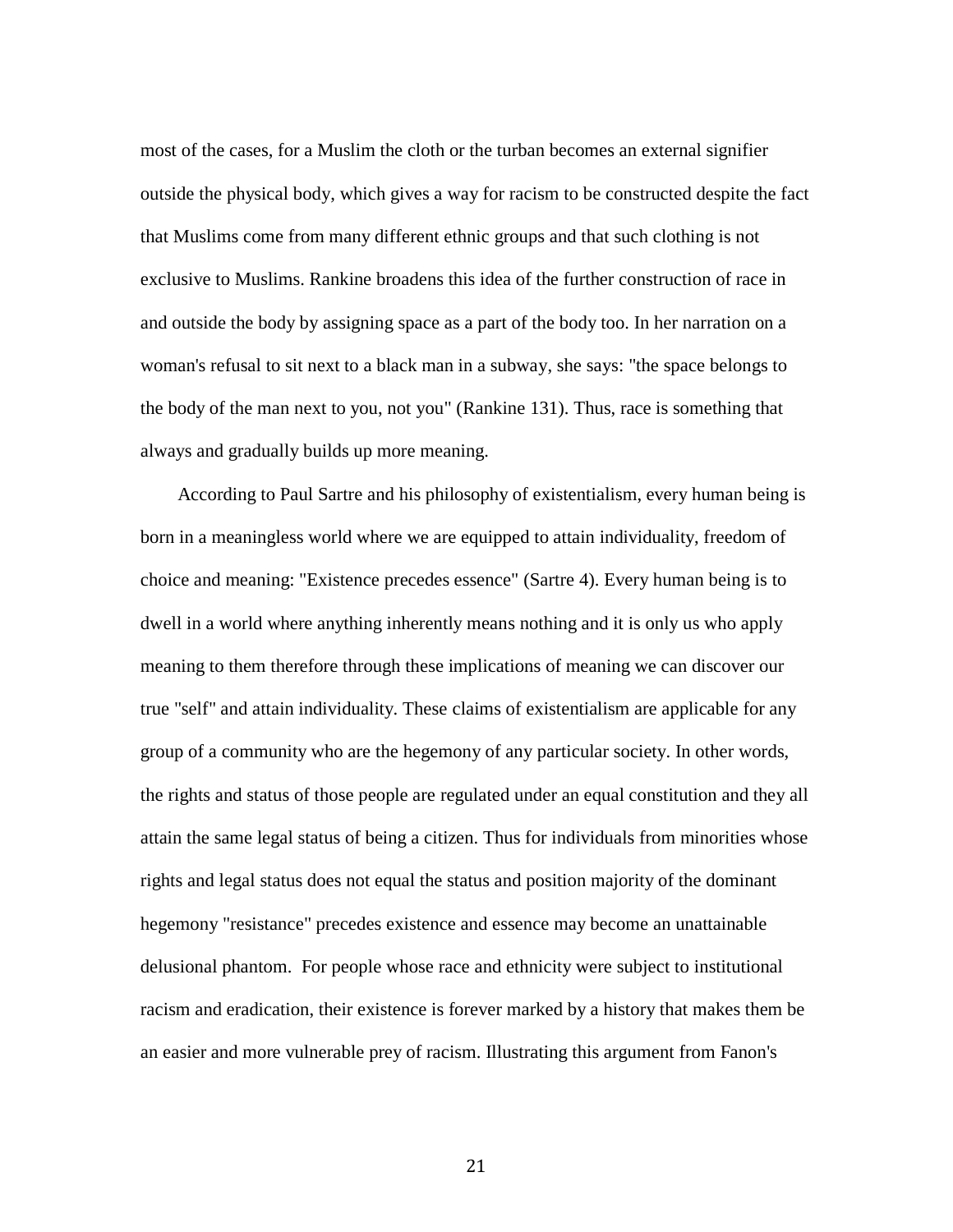experience, his race as an African-descended dark-skinned Caribbean (Martinican) colonial person is subject to multiple rhetorical questions regarding his being and existence by power, individuals and himself. It is a new order of power, "self," and "the other" that isn't equal to the order of the hegemonic race with power and "the other."

 For some people whose ethnicity or race or identity has been treated as guilt, they are in a constant struggle. First, proving the racial or ethnic identity they were born with to themselves as something to be proud of instead of hating it. Second, they need to neutralize what is perceived as unnatural to the other. Thus reaching essence may get lost in pursuit to reach the status of a full human. This is not to say they cannot reach their essence but to say it is a very different ordeal. Thus, what is to be is strongly coined with their ethnic or racial identity. Their attempt to find the true self will terminate, in most of the cases, in an effort to normalize their being as a full human in the eyes of "the other."

 Both experiences by Serena and Zidane have been narrated by Rankine in the manner of her remembrance of their resistance. The two figures in Rankine's narration are in the stance of resistance against what tries to erase or degrade them. Through this, we are left to feel precisely what we were intended to miss through mass media's representation of their experience. Rankine turns their stance, in *Citizen*, into an immortal moment of resistance. In her words: "The endless struggle to achieve and reveal and confirm a human identity, human authority, contains for all its horror, something very beautiful" (Rankine123). Thus this text leaves us in the side of the victim and entails us to wait for a while and go back to the victim's consciousness and feeling rather than just dwelling in the cloud of the incidents.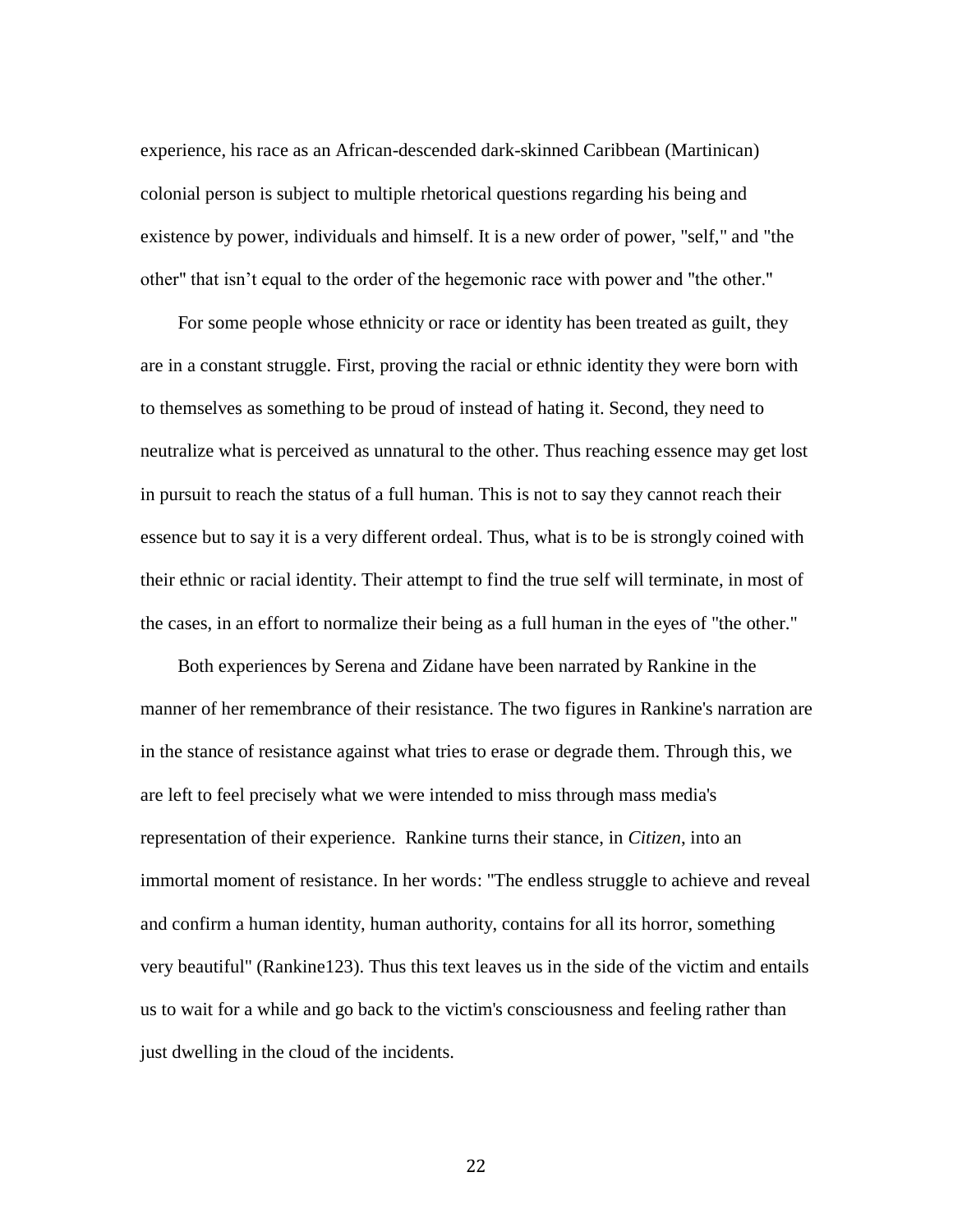### III. The Self, "I" and Lyric

 In the lyric which begins "some years there exists a wanting to escape," a consoling sound of resistance stands against what seem to be an overwhelming force surrounding the speaker (Rankine 139). The tone of the speaker, early in the lyric, struggles with nonexistence and longing to escape. This person's alienation is because of his "injured body" and the multiple references to "you" in the lyrics. The pronoun "you" and the way it has been positioned in the structure of the sentences are in an excellent corporation and description of the selves (Rankine 141).

 Rankine illustrates those "selves" changing their position from subject and object of the sentence in the lyric. Thus, when the "you" is losing its agency and becomes an entity to be acknowledged merely by "the other" it becomes the object of the sentence: "And always, who is this you?" Or the "you" falls into fragmented sentences such as, "you nothing / you nobody" (Rankine 142). Thus, this production of selves because of injury, resistance and denial get reflected through pronouns in the lyric. Rankine, in this lyric, without any direct assertion of any incident, in reality, makes the lyric relevant to anyone. It stands as an exquisite description of what the victims feel. Resistance is born out of injustice or the feeling of being treated inhumanly or inferiorly. In this lyric, the body is being addressed with different linguistics term where the humanhood of the body is brought to doubt and questioning.

 In the study of biopolitics, when the human body is being treated as an object, it is because the body is being degraded and turned into bare flesh or a form of biological being that is purged from all forms of subjectivity. Rankine continues: "when you lay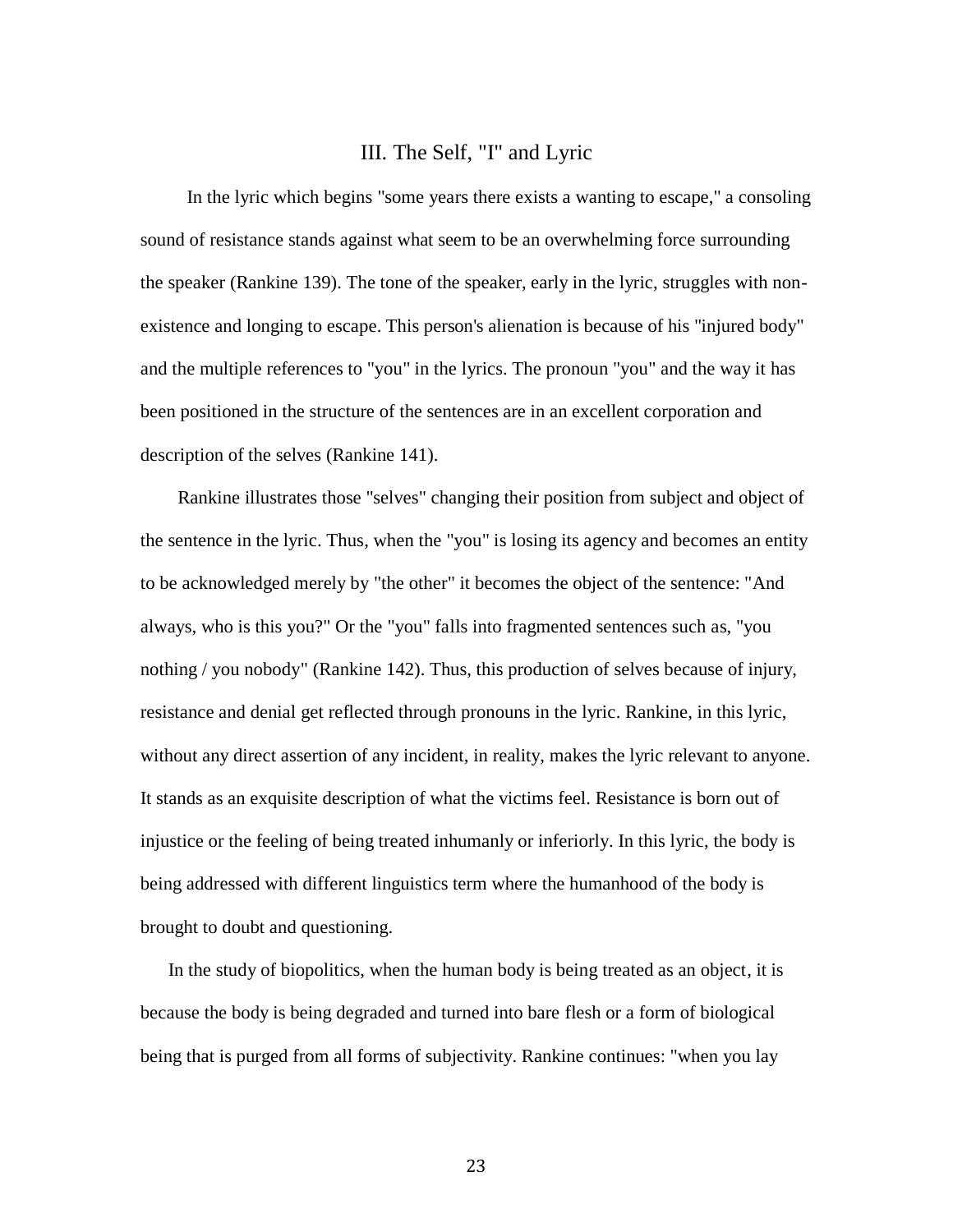your body in the body / entered as if skin and bone were public places," Rankine clearly describes a body turned into a form of an object, where degradation is seen as normal, and as a territorial entity that can be owned. This depiction of the body in the lyric ends up in the production of an "injured body" (Rankine 141). Thus, the body as itself in a racialized context cannot stand alone without being injured. This "injured body" does not equal a body that isn't injured, therefore this "injury" corporates different selves and personae because this body wasn't "injured" before. This "injury" is seen throughout the text where no description or visual image of the human body is shown without distortion (Rankine 143).

 Rankine makes the perception of two persons clear throughout the lyric which are the speaker and the addressed person. However, these are not the only persons that participate in the dynamic life of the addressee. There is multiple "you" which are felt in the narration of the speaker.

 It is common that in the literature of resistance the desired form of writing is lyric poetry for a number of reasons. First, the literature of resistance requires this subjective voice which shows individual agency and existential acknowledgment of the speaker. The notion of urgency seems prevalent throughout the text. In other words, the text is an urgent reaction against oppression. The inclusion of the subjective pronouns are, on one hand, personal; on another hand, universal, in Hegelian terms: "When I say 'I' this individual I, I say quite generally 'all I's, everyone is what I say, everyone is I, this individual I'" (Blasing 27). Second, according to Mutlu Blasing, poetry has a material resistance that creates an autonomous tone and agency from the perspective of the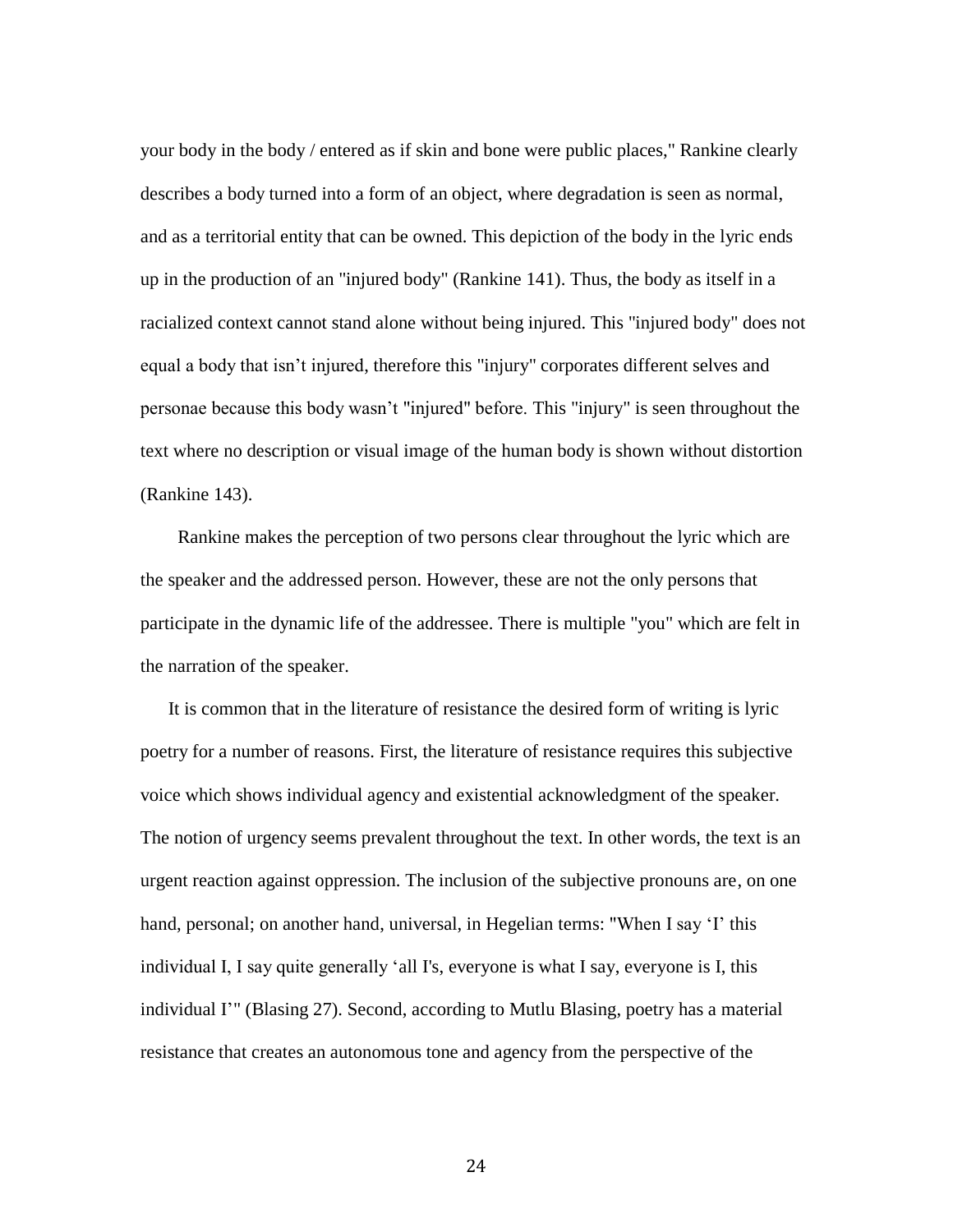speaker or the poet. This materiality is produced because of the way the words are creating a somatic production where sounds are always reproduced as words and vice versa. Also, the reference and signifier have the potential of multiple meaning. For example, in this three lines in *Citizen*: "You Nothing. You Nobody. You" (142). It is within the frame-work of lyric that one could argue that "You" can stand as a sentence or as a substitute of a whole range of expressions that can mean "you exist" or "you are here."

 *Citizen* within the content of its lyrics is the literature of resistance rather than revolution. Not only subjective pronouns possess a universal resonance in *Citizen*, but also personal names are mentioned as a substitute to all the universal "I's" and "We's." The lyrics with the visual images all together create a moment of both resistance and recognition, where the reader is required or guided to look around again and see things with a different eye.

 Resistance is the result of denial and non-acknowledgement. Adorno explains the consoling sound in the lyric as a response to the society is what makes lyric the suitable form of poetic in creating resistance. Lyric despite its individualistic voice and its antisocial connotation--Adorno believes the individual "I" is also the product of society, therefore nothing exists outside the society, as the "I" is originally social.

 There is a form of dialectic interruption in Rankine's poetry in which lyric is further complemented by visual images. There is something staying inherently hidden or absent in her poetry which is expressed through the scattered lines. Therefore, a feeling of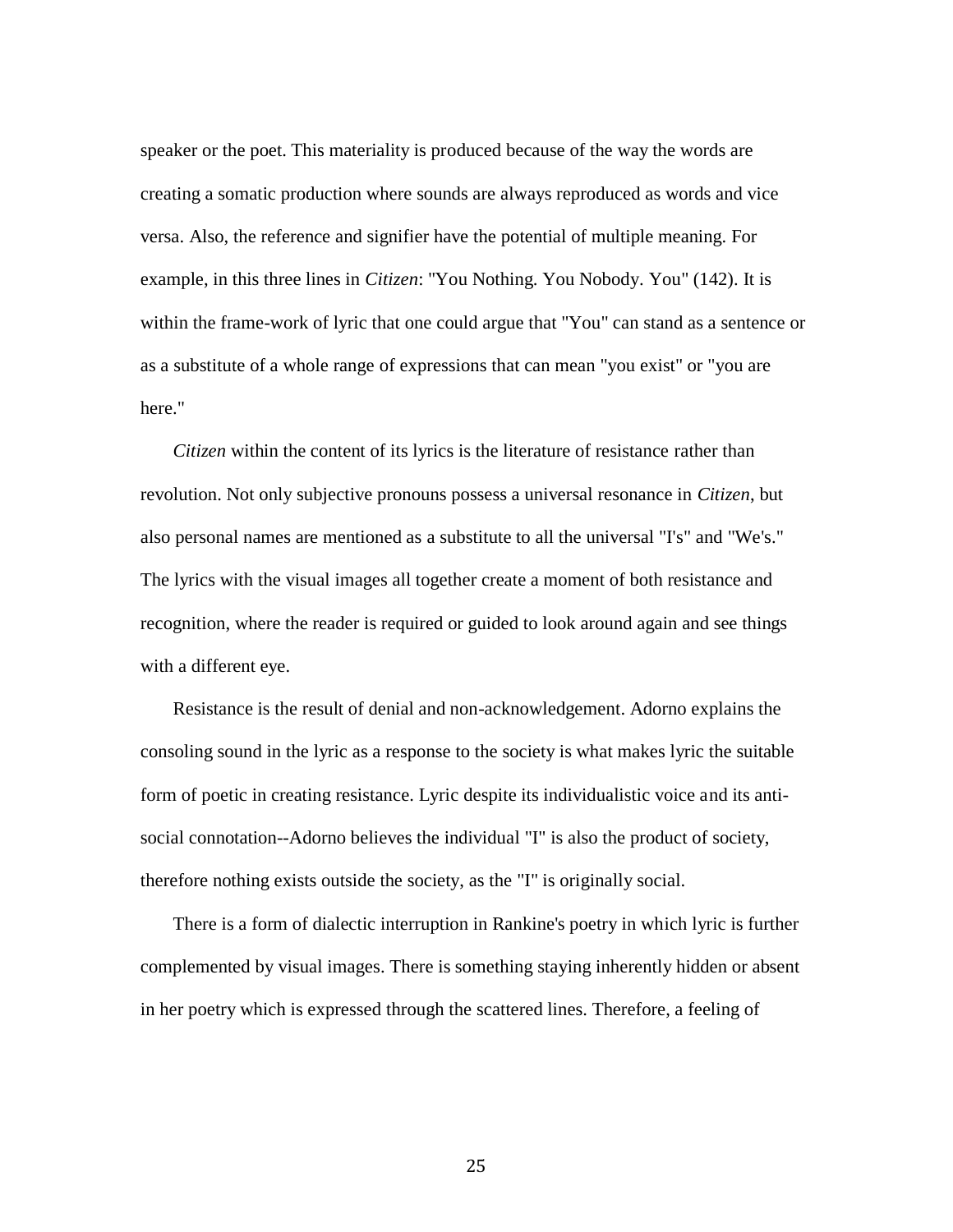absence from "self" is present in a more complicated way; similarly, the society doesn't stay permanently hidden in her poetics.

 Unlike traditional lyric, in *Citizen*, we don't get to have a complete image of what the individual subject is going through: instead, there is a strong sense of something missing. Anthony Reed argues that what seems to be the unseen social force that creates the individual voice, indeed, appears as an embedded voice taken from the language of popular culture and the social language of difference in Rankine's poetry. For this reason, he labels Rankine's poetry as "postlyric" poetry (Reed 98).

 This lyric that begins with "some years there exists a wanting to escape" is followed by a controversial visual image (Rankine 139). The content, the existential referent, and the position of the black body makes this lyric stands out. This lyric is where multiple subjective and objective pronouns are used which makes us further understand Rankine's use of lyric instead of other forms of poetry. This lyric starts with this desire of escaping or longing not to be somewhere. "You, floating above your certain ache--"(Rankine 139); this precedent of the pronoun "you" might be read as unnecessary for the addressee, since we know the addressee is the second singular person. However, "you" becomes a linguistic expression that creates an agency, gives strength to the poem and emboldens resistance. It crafts resistance through poetics. This acknowledgment of "you" is to further strengthen the position of the addressee and give agency to the person so as not to be forgotten and to create a plural voice. Rankine throughout the lyric changes the subjective pronouns so as to generate different personae with the same struggle. She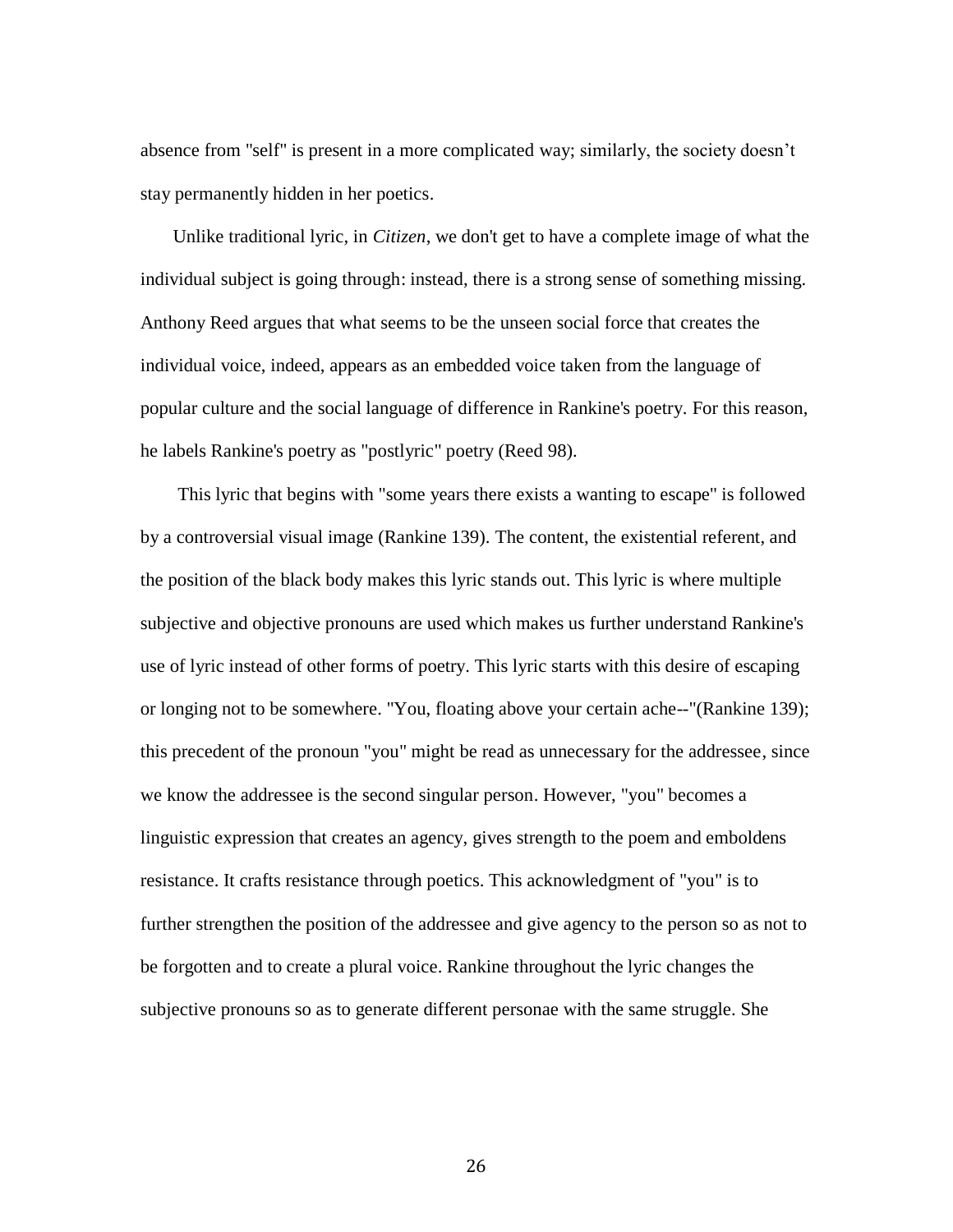fashions a collective of personae that make us want to further look at this relationship between racism and the position of "self" through lyricism.

 The following lines: "you floating above your certain ache- / still the ache coexists / Call that the immanent you" (Rankine 139) is continuous with the same pained body but on a psychological realm. Rankine forms this interruption that makes us always shift our focus from different phases of the speaker, body to self, self to personhood and personhood to existence. She turns the artistry of lyric into an emblem of salvation that aims at calming down the reader and protects the volume of resistance in a beautiful way. She crafts a circle of representation where the struggle of the speakers are constantly falling into existence and resistance, dilemma, nonexistence, a willing to fight, a willing to escape and finally a willing to resist.

 Rankine magnificently delineates the mental state of racialized people or any person who has been subject of ethnic or religious or racial racism. "You are you even before you" in this line Rankine denotes the power of "the other" in shaping the "self" (Rankine 140). This flexible pronoun "you" in this line linguistically and semantically is the production of multiple selves within one person or one body. Three mentions of "You" stand with different connotation for different selves, and each time it is a different person created from the same body. In this line, "given the histories of you and you--And always, who is this you?" complement the previous stage of the production of selves and persons; Rankine puts the selves and person in a state of oblivion (140).

 Reed believes Rankine not only takes out lyric from a personal private experience into a universal experience but also makes it to be metonymic to an entire race. Reed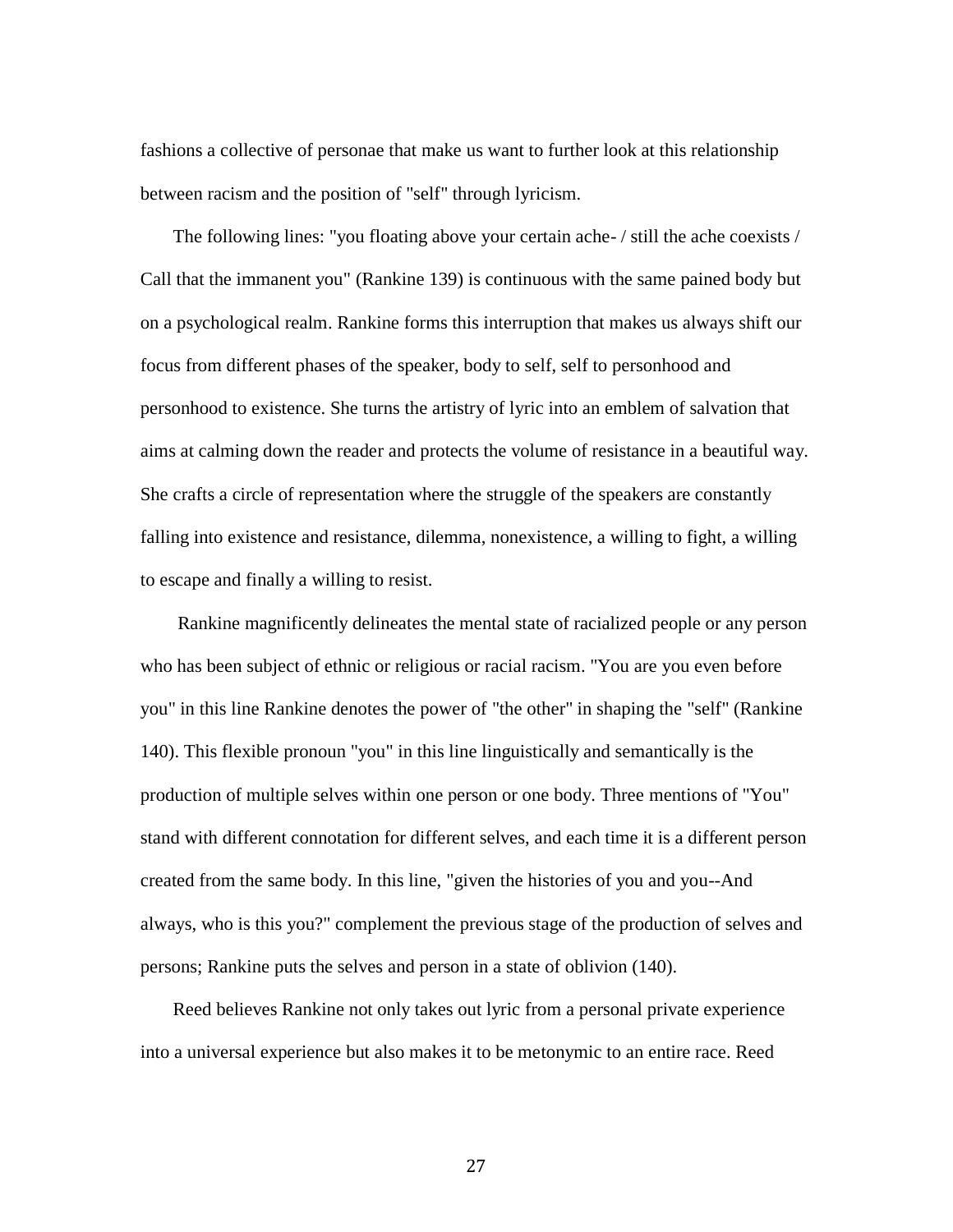further contends that the techniques used by Rankine includes a method of distortion of what was anticipated, because of the sudden interruptions and the abrupt exclusion of media images and visual images. As he expresses in his own words: "Postlyric poetry uses certain recognizable lyric strategies in a way that disrupts the genre's hermeneutic enclosure, which figures the expressions and experience singular intending consciousness that is in turn metonymic for race" (Reed 98).

 Therefore, in the reading of race and lyric together, Adorno's concept of the universality of lyric is interchanged by universality through race. The personal individual experience constantly complemented by the plural subjective pronouns and moments from media. Rankine uses this technique of disruption and interruption where we are facing an obstacle to get a true sense of what the speaker is going through.

 The tone or the voice of the speaker is torn and scattered like the lines and the visual images that follow. In this line: "The opening between you and you, occupied, zoned for an encounter, / given the histories of you and you- / And always who is this you?" (Rankine 140). Rankine generates this dialectic interruption by including multiple situations and putting them in a moment of collision. She mentions history, which implies the history of all black people, "self" and again the primary question of existentialism: "who is this you?" Rankine does not phrase the question as "who are you?" Instead, she determines "you" as "this you," suggesting that this "you" is already being considered and labeled by "the other" as a different "you." Their existence is not an individual pursuance for "self" and freedom as Paul Sartre and Albert Camus suggested, but rather it is an existence of resistance where "self" is already created by "the other" and "you" are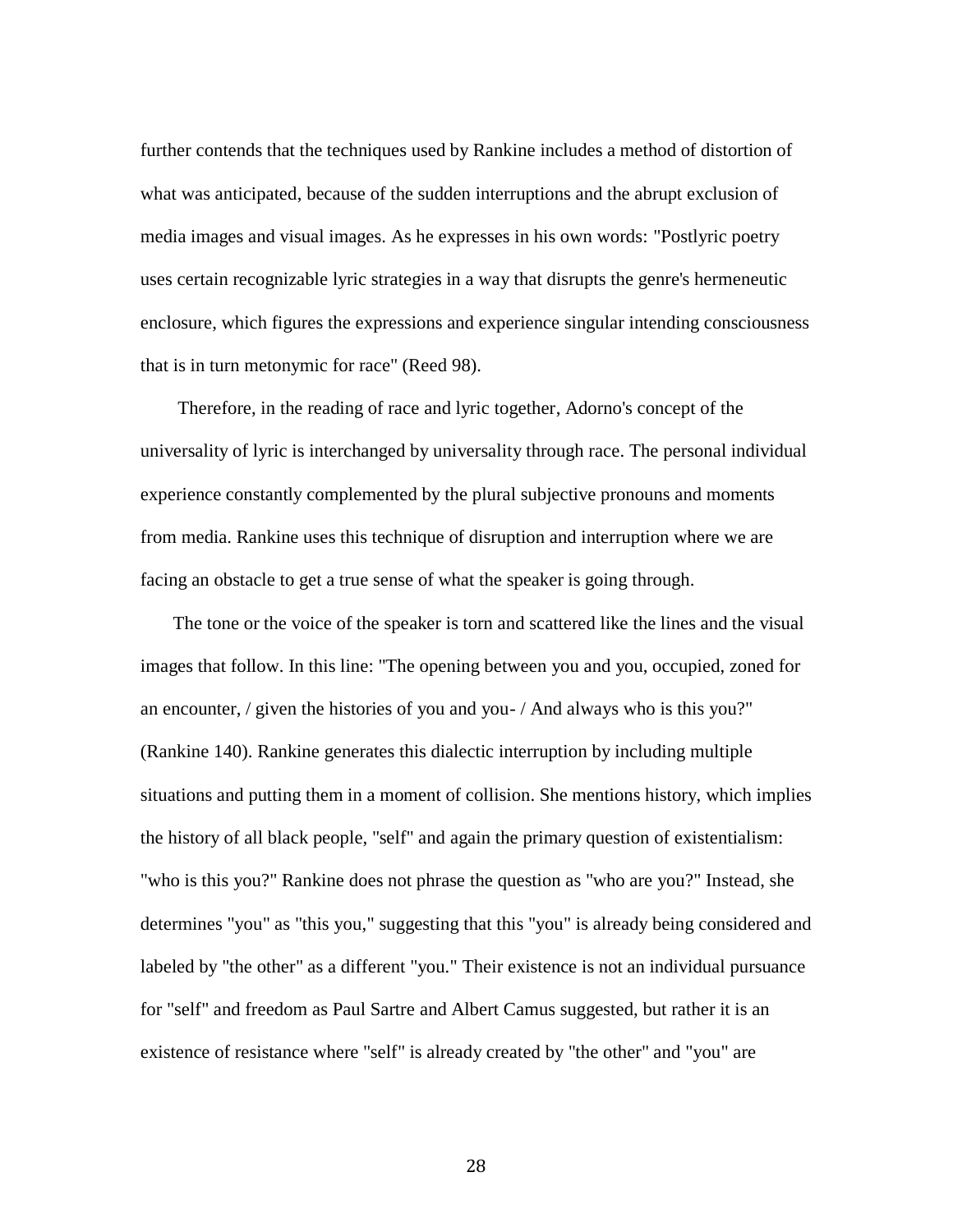always in a moment of encounter. Therefore, resistance precedes existence. This technique of interruption is a minimized dilemma in the existence of the speaker between "self," existences, and "the other."

 Rankine with the inclusion of prose marks her "postlyrical" further distinguishable by letting of what produced the solace and the individual voice into light, as she wrote: "Soon you are sitting around, publicly listening, when you hear this –what happens to you doesn't belong to you, only half concerns you. He is speaking of the legionnaires in Claire Denis's Film *Beau Travail* and you are pulled back into the body of you receiving the nothing gaze--"(141). Rankine keeps the technique of lyricism in this prose (the subjective pronouns and solitude), without necessarily creating lyric, but she highlights what seems to be not individual—the "nothing gaze" from "the other." What here has been violated is the hermeneutic consciousness of a singular person; instead, we are required to turn to the public and see "the other" (141).

 Rankine's extraordinary shift of subject matter in her lyric from the representation of an exhausted voice to "injured body" is significant in creating a form of lyric where further dimension of a situated individual person can be shown so as to fashion coherency out of chaos. This chaos, however, is accessible with beauty (143). By all means what is going on in Rankine's *Citizen* is suffering in a chaotic dystopia world where nothing really matters except for the body, but in a very paradoxical context. The body matters as long as it reaches the point of injury: once it's injured, it no longer matters. Therefore, the world she creates or presents is chaotic. In this lyric, Rankine forms a voice that constantly fluctuates between alienated, fashioned selves and the society. The society is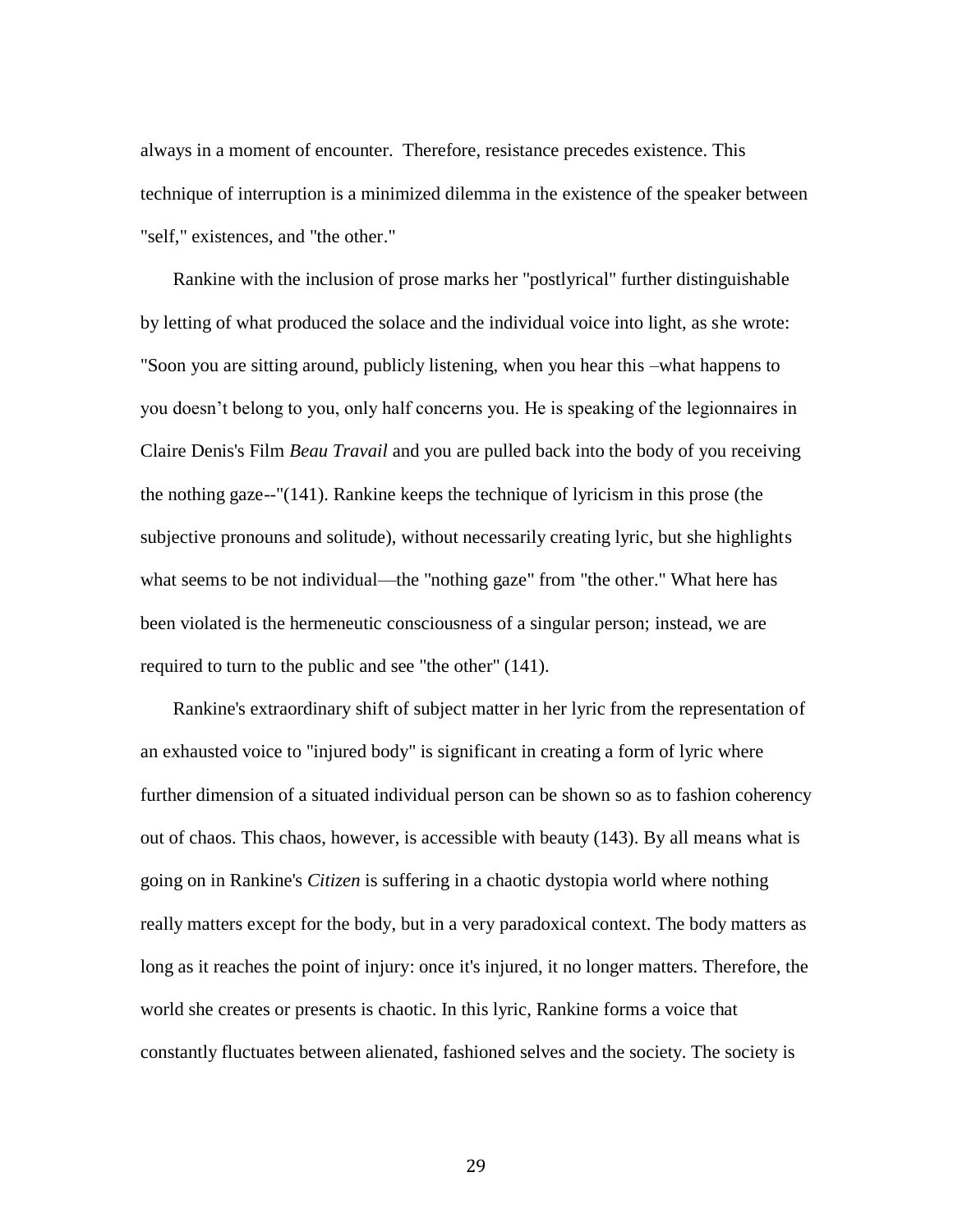shown through the monologue of the speaker from what is pushed on the speaker. Thus, detachment from the society is shown by making the society another angle of attention. However, at the end of the lyric we are appalled by this visual image of a dismembered human body parts in a collaged painting as if it is a visual reflection of the lyric. Rankine continues to exclude lyric from the conventional creation of one single consciousness by shifting to the consciousness of "the other;" in other words, by letting the selves made by "the other" speak and have agency.

 Reed draws an interesting conclusion to the notion of being in Rankine's poetry by illustrating how the irruptions and discontinuities are used as a technique to reach what he calls "initial silence of being" (107). Thus, he subtly implies that resistance within Rankine's lyricism is shown through silence. Silence becomes the last escape from their condition where alienation and detachment seem to provide the solace voice with the highest volume of confinement.

### IV. Personal Experience

 I would like to turn to some of my personal experience because of the feeling I had while reading *Citizen*. Reading *Citizen* was a unique experience. It was very cathartic. Although *Citizen* is focused on what people of color feel in certain societies, I believe something about this text is inherently universal. Perhaps it is because of what art always ends up doing: becoming universal. It may seem what I experienced looks very different from what *Citizen* is concerned with, but in many ways, it is the same story of misrecognition, non-acknowledgment, denial and the non-being.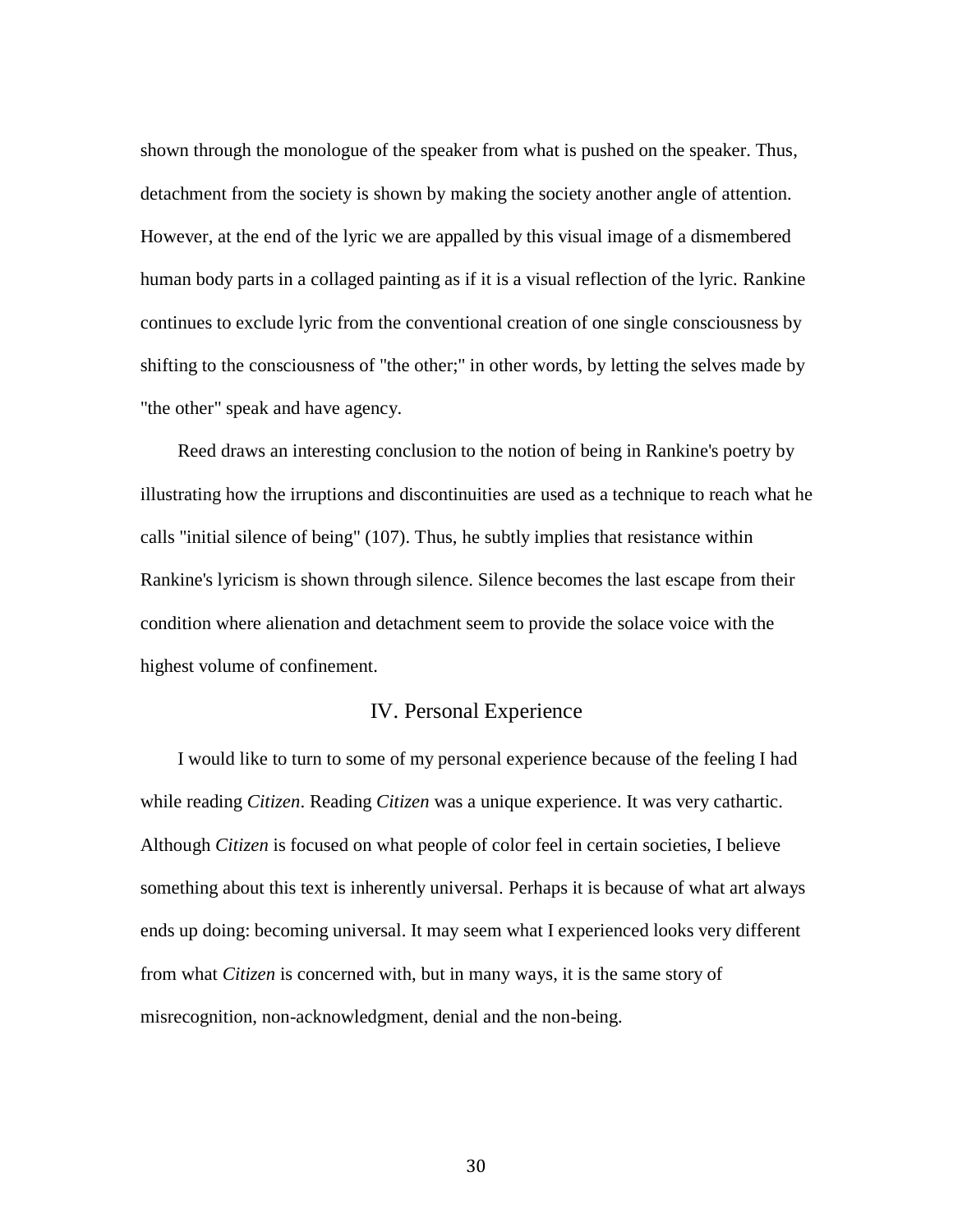In my life, I have dealt with both: ethnic discrimination under state power and from individuals. In the first place to be a Kurd in the Middle East means you are always under attack by Iraq, Iran, Turkey or Syria because they see our existence on our land as "*tâwân.*" The word "*tâwân*" in this context is a culturally constructed concept, and its literal translation is "guilt." For so long, Kurds' ethnic identity has been shaped by being seen as "tâwân/ guilt" on their land or is being denied constitutionally to identify themselves with or by the state powers. The term was gradually culturally created when—in the case of people being detained, especially in Iraqi Kurdistan under Saddam Hussein's power during interrogation—if the victims asked what is his/her guilt the answer was: "you are a Kurd." This term was gradually used as a parallel to our ethnic identity. Even in most of the books written on the prosecution and oppression of the Kurds, the cause of their prosecution is being described as because of "tâwâni Kurd bûn" which literally means "being a Kurd."

 Within the territory of the previous Iraqi regime, being a Kurd was being from the inferior race and being constantly persecuted on a dangerous level. In Turkey, first the Kurds as an ethnic group did not have the right to recognize themselves as Kurd until 1991 (instead, they were called "Mountain Turks" and they were decreed as Turks). Also, all their external cultural symbols were suppressed. The denial of identity went to absurd lengths. In case a Turkish soldier should hear the word "Kurd" mentioned while on duty in the southeast, his service handbook informed him that this was a nickname born of the ―‗kürt, kürt' sound made when crunching through the ‗mountain Turkish' snow‖ (Human Rights Watch).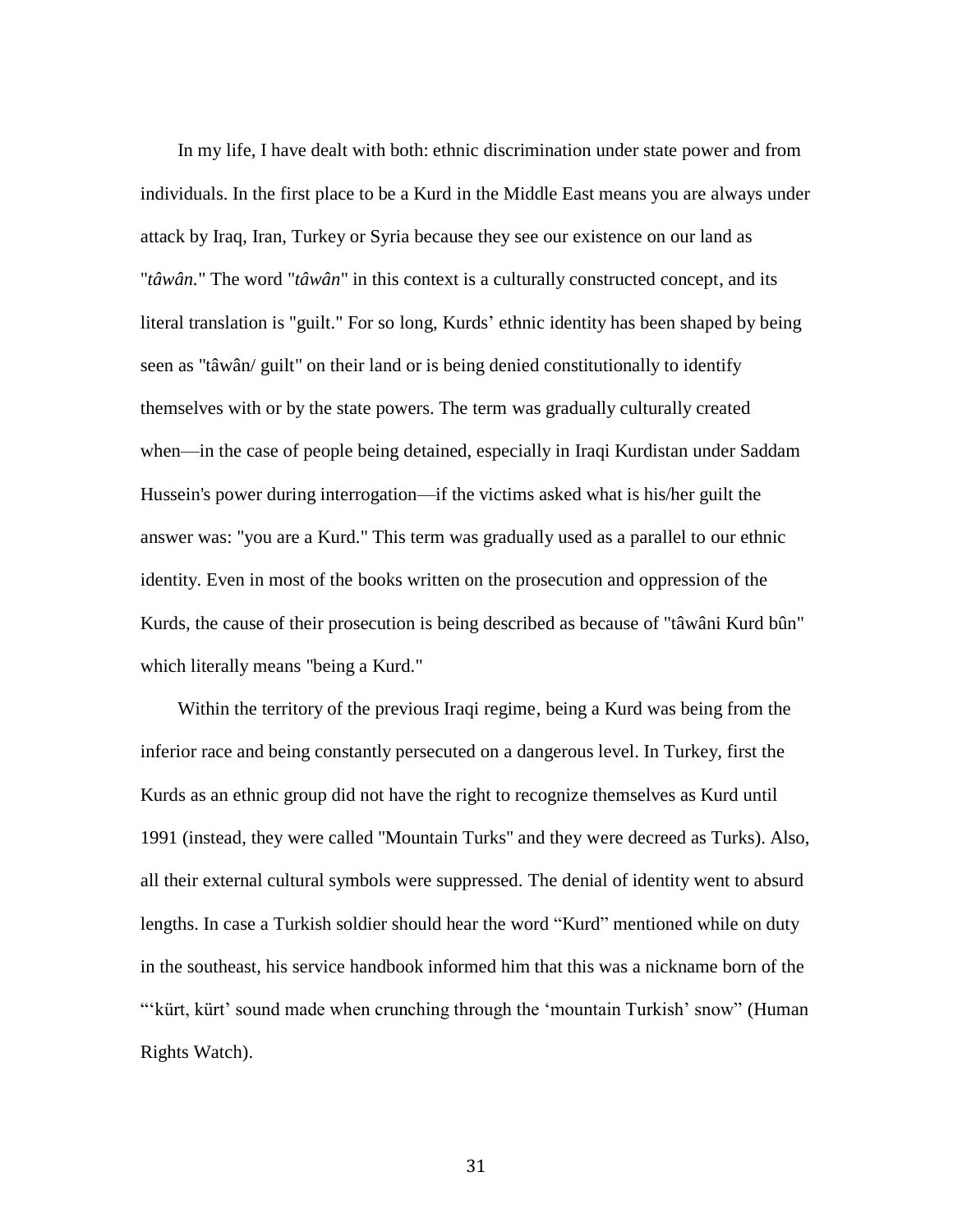In Syria, until 2011, the five million inhabitants of West Kurdistan (Syrian Kurdistan) were not recognized as citizens and by law; they were stateless people besides the denial and prosecution of any resistance found by the state power. In Iran, although ethnically and regionally Kurds are recognized, state racism is nonetheless at a shocking stage regarding their civil rights as a minority and ethnic group.

 Kurds in the four mentioned states were highly vulnerable to many acts of mass eradication and genocide, among them the use of chemical weapons in Halabja in 1988 and the Anfal genocide by the Hussein-led Iraqi regime (1986-1988). Racism against Kurds in Iran, Turkey and Syria is still at a shocking stage by the state powers. Except for Iraqi Kurdistan, the Kurdish inhabited areas in Turkey, Iran and Syria are extremely underdeveloped. The governments purposely do not invest in those areas so as to keep the literacy rate as low as possible for the benefit of the homogenous power. Kurds in these areas are also constitutionally deprived of getting education in their native language.

 Growing up in a relatively semi-independent Kurdistan region in Northern Iraq, I did not face direct torture or violence as my parents did. What surprises me are the racist ideologies that some people from the four above-mentioned states have held against me in actual face to face encounters that I happened to experience in a transnational space. My first encounter was with a Turkish man who couldn't hear or accept a name which is "Kurdistan." I was at the University of Arkansas Fayetteville during my pre-academic orientation program when I happened to meet two Turkish men who were Ph.D. Fulbright scholars; interestingly, Fulbright students are exchange students who work to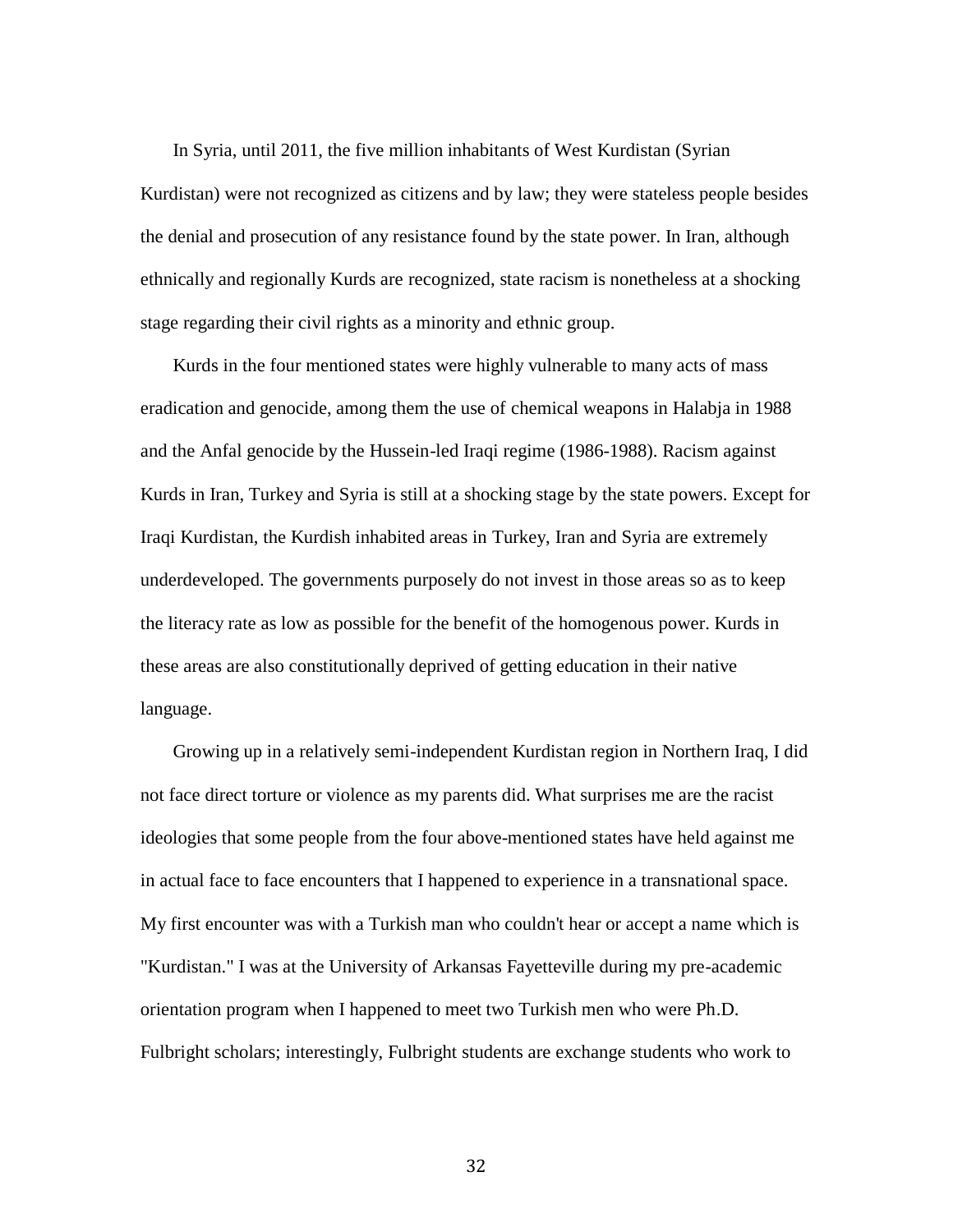promote and further cultural understanding between the US and their home countries. They were invited to a coffee by my Turkish roommate, and I happened to be at home when they arrived. As my roommate introduced me to them they asked where was I from. I said:" Kurdistan" One of the guy's face showed his sudden shock and he replied: "Where? Where? Oh, what is that? That does not exist." I never knew a moment of being discriminated against could be that hurtful until I experienced it. I remember all I felt was an extreme pain in my chest. I felt it with my body. I never thought I would experience who I am through my flesh but I did. It was a moment that I felt most Kurdish, but at the same time, I felt like I didn't exist at all. "The other" was denying me and I was here to resist and disapprove him. I don't hide it: our encounter left me angry and injured. The next day I wanted to gather all the paper maps that are there of Kurdistan and stick them in his face. I was expecting that the Turkish guy, after four years of university education, had learnt to respect the right of the minorities and to acknowledge their suffering. Apparently, he hadn't.

 This is not to say I have never said I am from Iraq when I am asked where I am from. Indeed, due to the extreme division of my homeland, sometimes, so as to avoid giving a history lecture and explain all the division, I just simply say Iraq. In this way, I can avoid the whole context and long conversation of trying to make the other understand where am I from. However, I am quite conscious of saying Kurdistan especially in front of people when I know that hearing it give them discomfort. In the context of Turkey, the word "Kurdistan" is such a strong word and such a threat to their national security that even parents by law are prohibited from naming their children "Kurdistan," which is a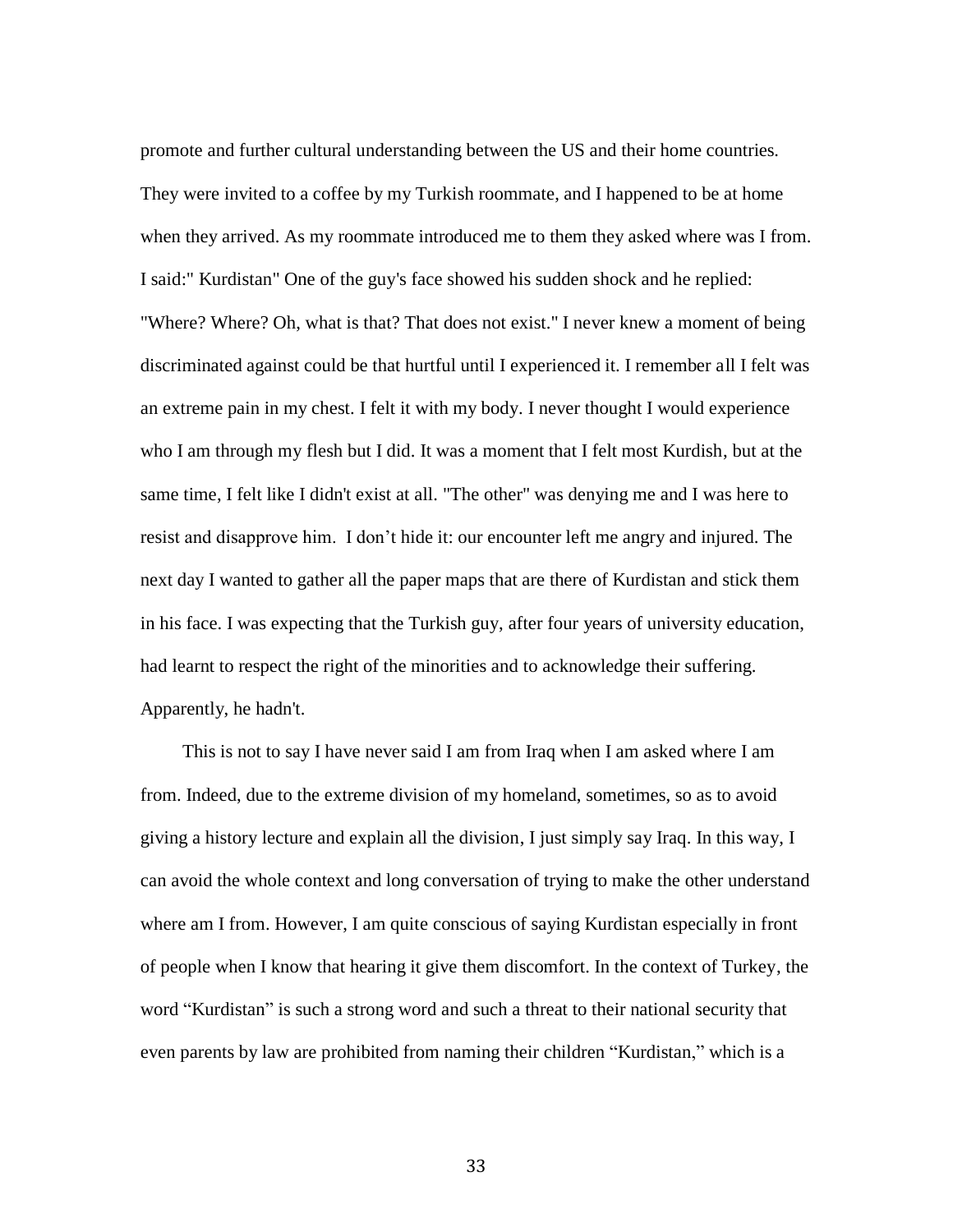very common name among Kurds. In a rare case and for the first time in Turkey a Kurdish family was allowed to name their new baby born daughter "Kurdistan". This decision faced a backlash from a local civil registry who had filed a complaint in response to the baby's name saying her name could "offend the society." The court finally decided in favor of the complainant and changed the name to Helin, agreeing the name is "offensive to the society" and has a foreign origin (Daily News). Thus mentioning Kurdistan or speaking in Kurdish in an official place in Turkey has always been seen as a political defiance: a manifesto.

 We look at our homeland as part of our identity. We are always prosecuted for it, but to avoid mentioning it is tantamount to approving our prosecution as righteous behavior. I must mention during my whole month living with the Turkish girl I didn't endure similar cases of denial simply because she was always replacing "Kurdistan" from my conversation with "Iraq" if we ever to discuss anything that had to do with my country. In other words, if I talked about Kurdistan she would respond by talking about Iraq. Thus her stance was slightly different from the Turkish man, who so rigidly insisted "it doesn't exist."

 In my encountering, the only thing that can speak of my identity is language. Nothing on my papers says Kurdistan, no piece of cloth or jeweler symbolizes my homeland that I possess at the moment. Language is what makes my existence be acknowledged by "the other." Thus, the moment I utter the word "Kurdistan" is the moment the other believes they should accuse me of being in denial and refuse to identify me as what I identify myself with. Fanon illustrates the phenomenon of language and the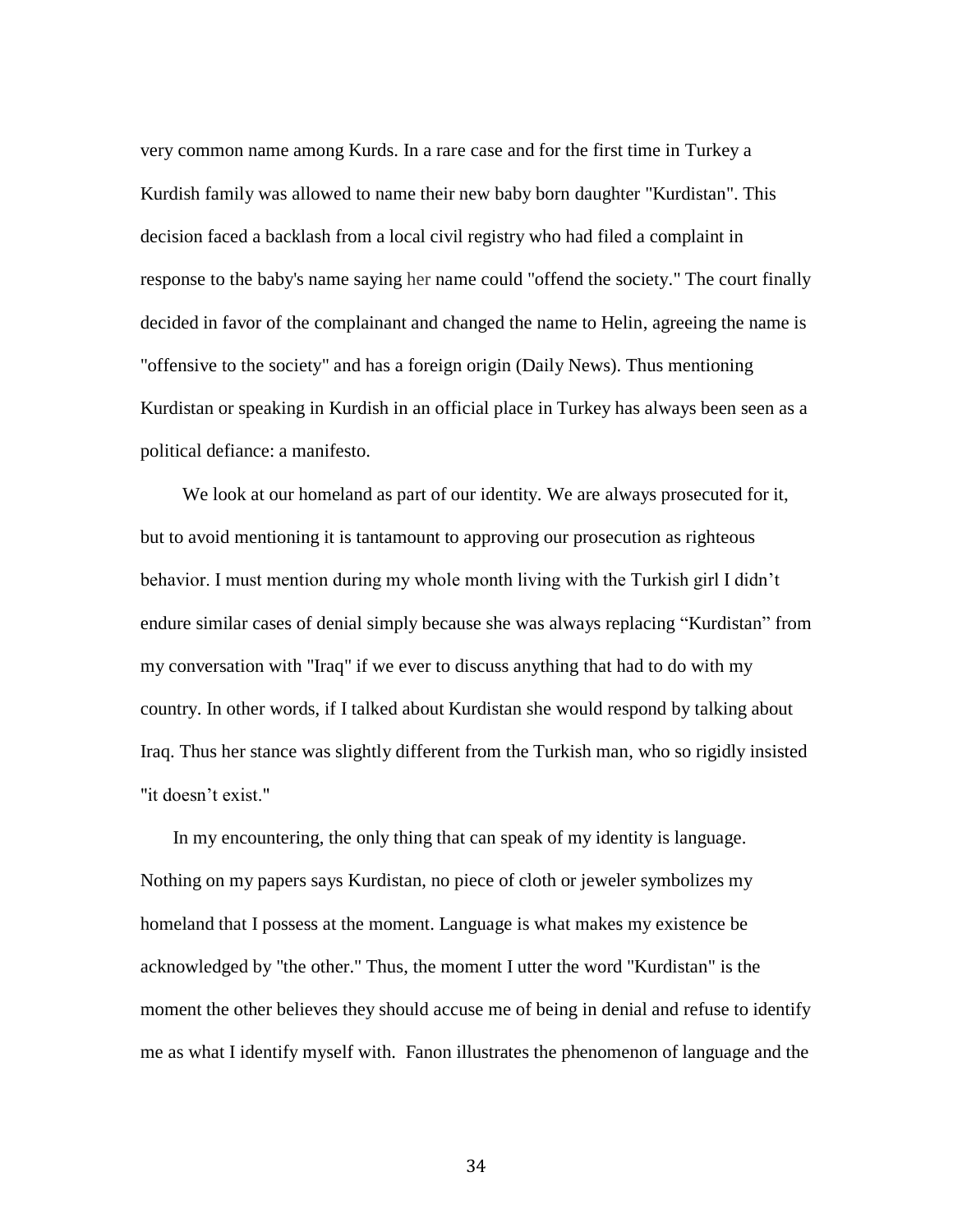act of speaking as such: "to speak is to exist absolutely for the other" (Fanon 8). Thus, the moment of utterance which is the moment to be connected to the other becomes a moment of rapture and denial. Rankine illustrates the function of racist language at the moment of the encounter as the result of hypervisibility. After quoting Judith Butler's remark on language and its capability to navigate us and our suffering from the condition of being addressable, Rankine asks for action against this power of hurtful language- she demands us to talk back and look up:

> For so long you thought the ambition of racist language was to denigrate and erase you as a person. After considering Butler's remarks, you begin to understand yourself as rendered hypervisible in the face of such language acts. Language that feels hurtful is intended to exploit all the ways that you are present. Your alertness, your openness, and your desire to engage actually demand your presence, your looking up, your talking back, and, as insane as it is, saying please (Rankine 49).

 The perspective of the Turkish man in my situation explains how the systematic racism of the Turkish state and their nationalism regulated and created his racist ideology, which merely depends on the dehumanization and extermination of the other practically and theoretically for the benefit of creating their privileged ethnicity.

 In school, we were always told: "Being a Kurd is painful but running from it is a disgrace." For me, this sentence never made full sense because I did not know how someone could possibly run away from who they are until I experienced being put in denial because of who I am. I could definitely say I am from Iraq and avoid the whole pain and situation, but it didn't feel like the right thing to do at all. If I did this, I would later hate myself for cheating who I am and for not being proud of where I am from.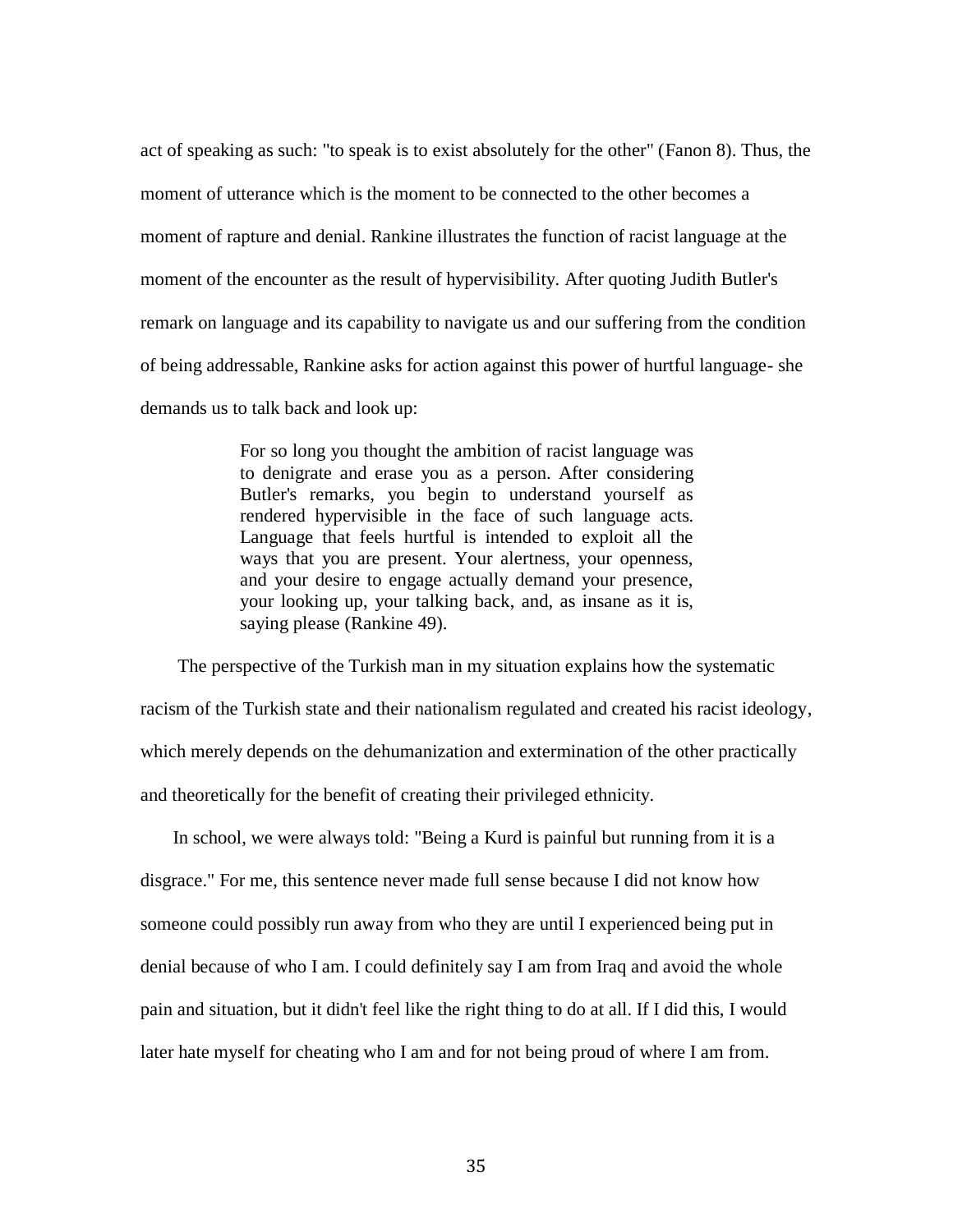Politically, Kurds have been called in the four states to assimilate themselves with the dominant race and that is what the Turkish men were expecting from me, to assimilate myself. The men, by saying my land does not exist, not only deny the fact of a geographical place that gives them discomfort but they also were denying me, my whole existence and my whole being and identity. By denying the place of my being and my whole life, they deny me too, because I wouldn't exist. The mental state of the Turkish men to implicate their attitude on me in that way was to see me and imagine me the way they want; that is, a person who is "stripped out from the land and culture" (Spillers 72). They wanted to see me as a person who can be outside of the context of any racial or ethnic identity that they see as offensive to theirs.

 In several other occasions, the moment I introduced myself as being from Kurdistan, I was rejected by a bitter comment by someone who happened to be in most of the meetings and gatherings I have had with friends. This time, I am in Clemson and have friends from all over the world. I explain to them all the unequal geographical equations of my homeland. The moment I say I am from Kurdistan, I am answered by a person as such: "Can I see your passport? What does it say? Anytime she says Kurdistan, I say show me your passport." This person always follows his statement with deriding laughter. Of course, this person's point of view is again an act of negation, but in a very political form. This time, the land somehow exists but cannot be represented unless there is a paper that can prove it with my name on it.

 The mentioning of Kurdistan has a different connotation within the border territory of Iraq where the use of the word isn't a national security threat as it is in Turkey.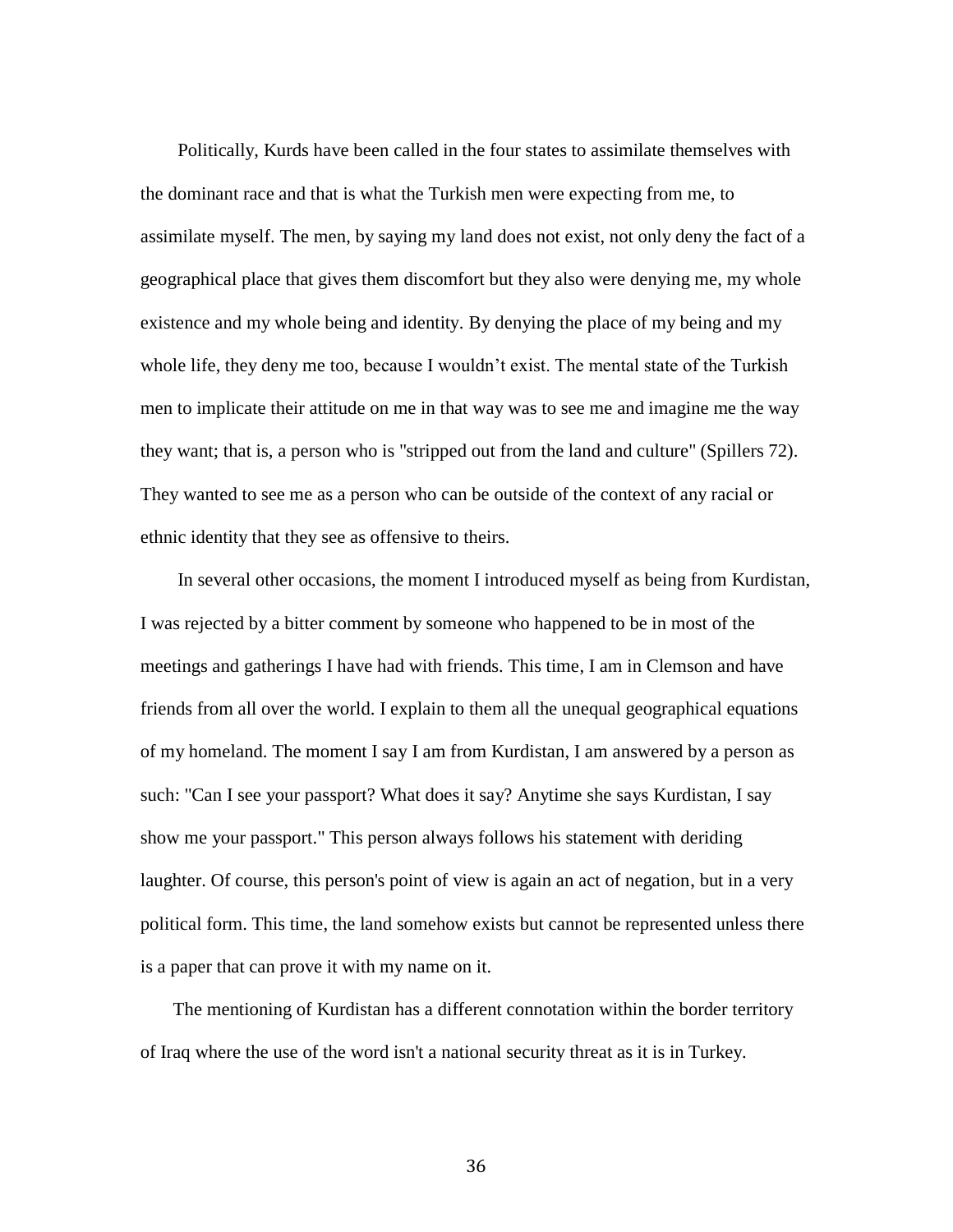However, we are expected to say "Iraq" in a transnational space. We are expected to limit our national identity to a regional perspective with the Iraqi state, again another moment of denial: another moment of refusal to be allowed to speak of what I identify myself with. It is the denial of me and my land through a piece of paper (passport) which I carry due to the fact that officially we don't have a state. Thus, if Kurdistan as a geographical land can't exist officially, then it can't exist theoretically. As a person, I will be purged from all sovereignty to say where I am from because of the passport. I as a person don't determine or am not given the right to say where I am from. A passport can speak for me and represent me but not really me. Here, the paper of a passport, as a political invention is putting me in denial again making me wonder so where did I live all these years? I am sure it was Kurdistan.

### V. Conclusion

 One question that might be asked after reading *Citizen* is, what can art do? Or how does *Citizen* change the way we see art as a form resistance? What answer can *Citizen* provide by turning all these hurtful incidents into art? *Citizen* definitely changes the way we experience racist encounters through mass media, or other forms of narration we hear in our daily life from individuals. It creates a kind of textual platform where individuals differently can subject themselves to what is happening throughout the text. Rankine, in *Citizen*, asks: "what is the purpose of art? James Baldwin wrote: 'is to lay bare the questions hidden by the answers." She puts Baldwin's quote as mediation toward Dostoyevsky's remarks that; in art: "we have all answers. It is the questions we don't know" ( Rankine 115).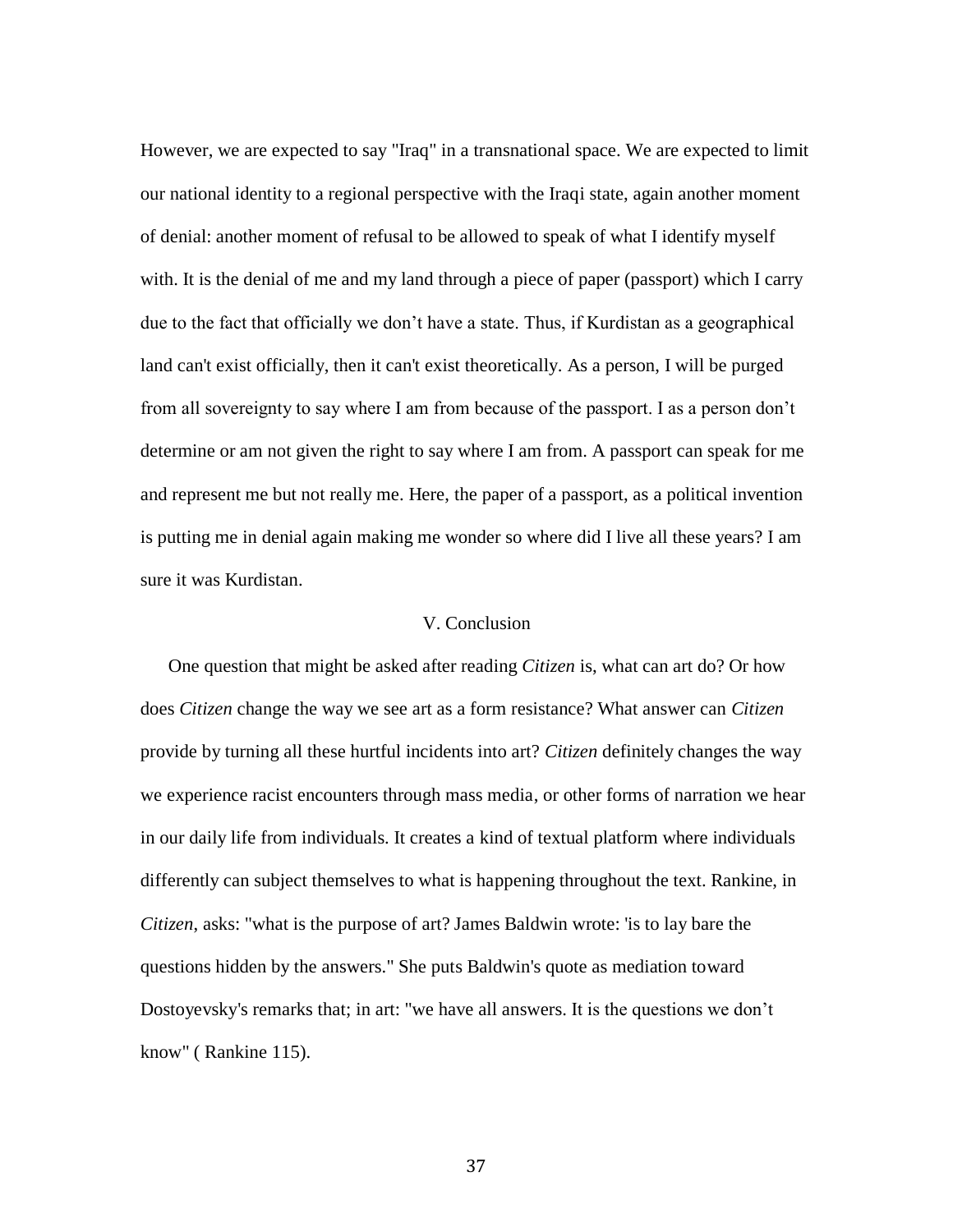### Works Cited

Adorno, Theodor W. "Lyric Poetry and Society." *Telos* 1974.20 (1974): 56-71.

- Agamben, Giorgio. Homo Sacer: Sovereign Power and Bare Life. Stanford University Press, 1998.
- Blasing, Mutlu Knuk. *Lyric Poetry*. Vol. 11. Princeton: Princeton University Press, 2007.
- Cassuto, Leonard. *The Inhuman Race: The Racial Grotesque in American Literature and Culture*. Columbia University Press, 1997.
- Crenshaw, Kimberlé. "Mapping the Margins: Intersectionality, Identity Politics, and Violence against Women of Color." *Stanford Law Review* (1991): 1241-1299.
- Douglas, Delia D. "Venus, Serena, and the Inconspicuous Consumption of Blackness: A Commentary on Surveillance, Race Talk, and New Racism(s)." *Journal of Black Studies* 43.2 (2012;2011): 127-45. Web.

Fanon, Frantz. *Black Skin, White Masks*. Grove press, 2008.

- Foucault, Michel, et al. *" Society Must Be Defended": Lectures at the Collège de France, 1975-1976*. Vol. 1. Macmillan, 2003.
- Hartman, Saidiya V. *Scenes of Subjection: Terror, slavery, and Self-making in Nineteenth-century America*. Oxford University Press, 1997.
- Hartman, Saidiya. "Venus in two Acts." *small axe* 12.2 (2008): 1-14.
- Hunter, Walt. "Lyric and Its Discontents." *the minnesota review* 2012.79 (2012): 78-90.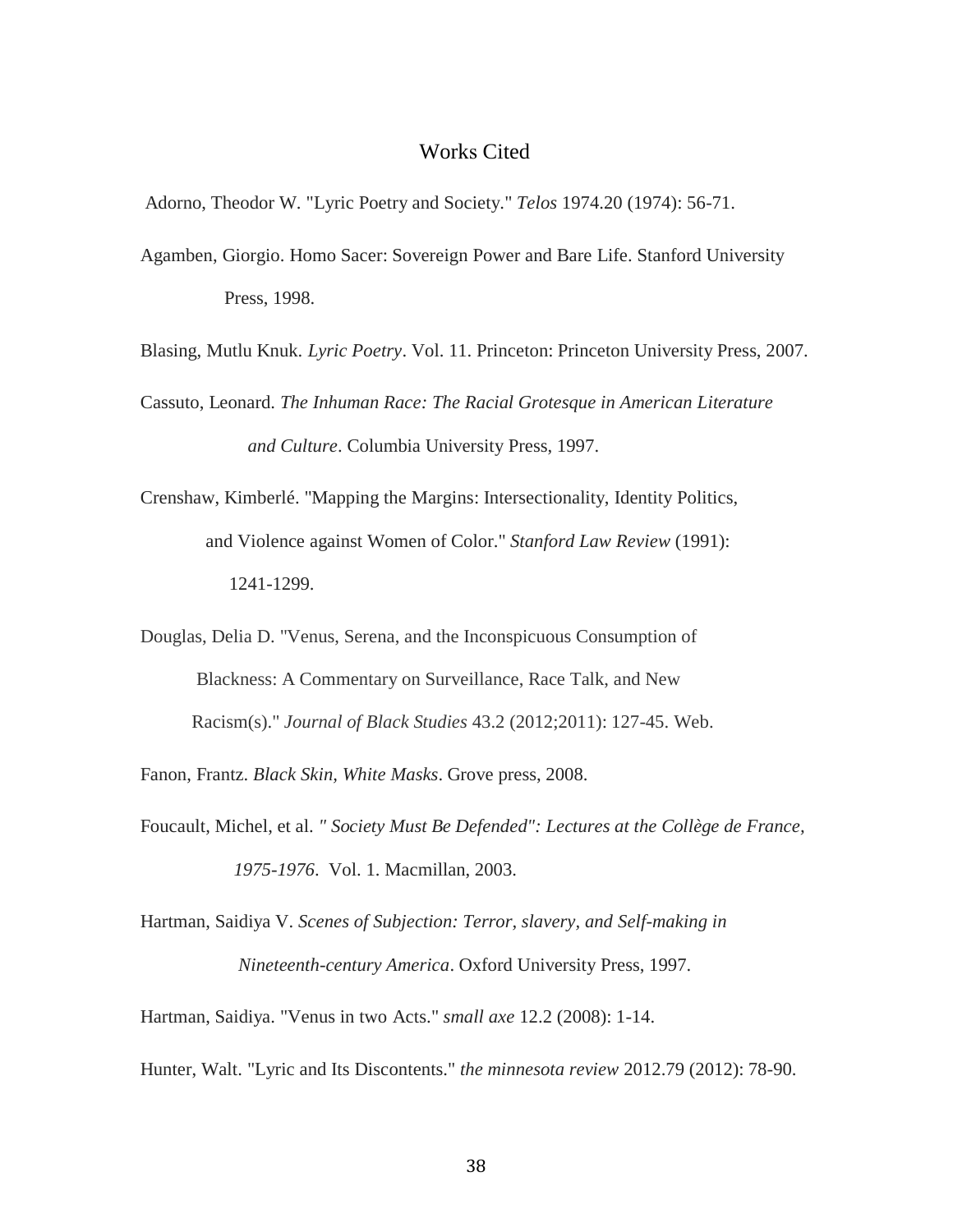- Naimou, Angela. *Salvage Work: US and Caribbean Literatures Amid the Debris of Legal Personhood*. Fordham University Press, 2015.
- Pettigrew, Thomas F., and Roel W. Meertens. "Subtle and Blatant Prejudice in Western Europe." *European journal of social psychology* 25.1 (1995)

"Restriction on Kurdish Language in Turkey." Human Rights Watch, 28 Feb.199. Web. 28 Mar. 2016.

"Turkish High Court Allows Couple to Name their Baby Girl Kurdistn." Daily News. N.p., 13 July 2013. Web. 13 Apr. 2016.

Sartre, Jean-Paul. *Existentialism and Humanism*. London: Methuen, 1960.

- Spillers, Hortense J. "Mama's Baby, Papa's maybe: An American Grammar Book." *diacritics* (1987): 65-81.
- Seshadri-Crooks, Kalpana. *Desiring Whiteness: A Lacanian Analysis of Race*. Routledge, 2002.
- Reed, Anthony. *Freedom Time: The Poetics and Politics of Black Experimental Writing*. JHU Press, 2014.
- Wynter, Sylvia, Mercedes Durán-Cogan, and Antonio Gómez-Moriana. "Towards the Sociogenic Principle: Fanon, the Puzzle of Conscious Experience,

 of 'Identity' and What It's Like to Be Black."." *National Identity and Sociopolitical Change: Latin America between Marginalization and Integration*

(1999).